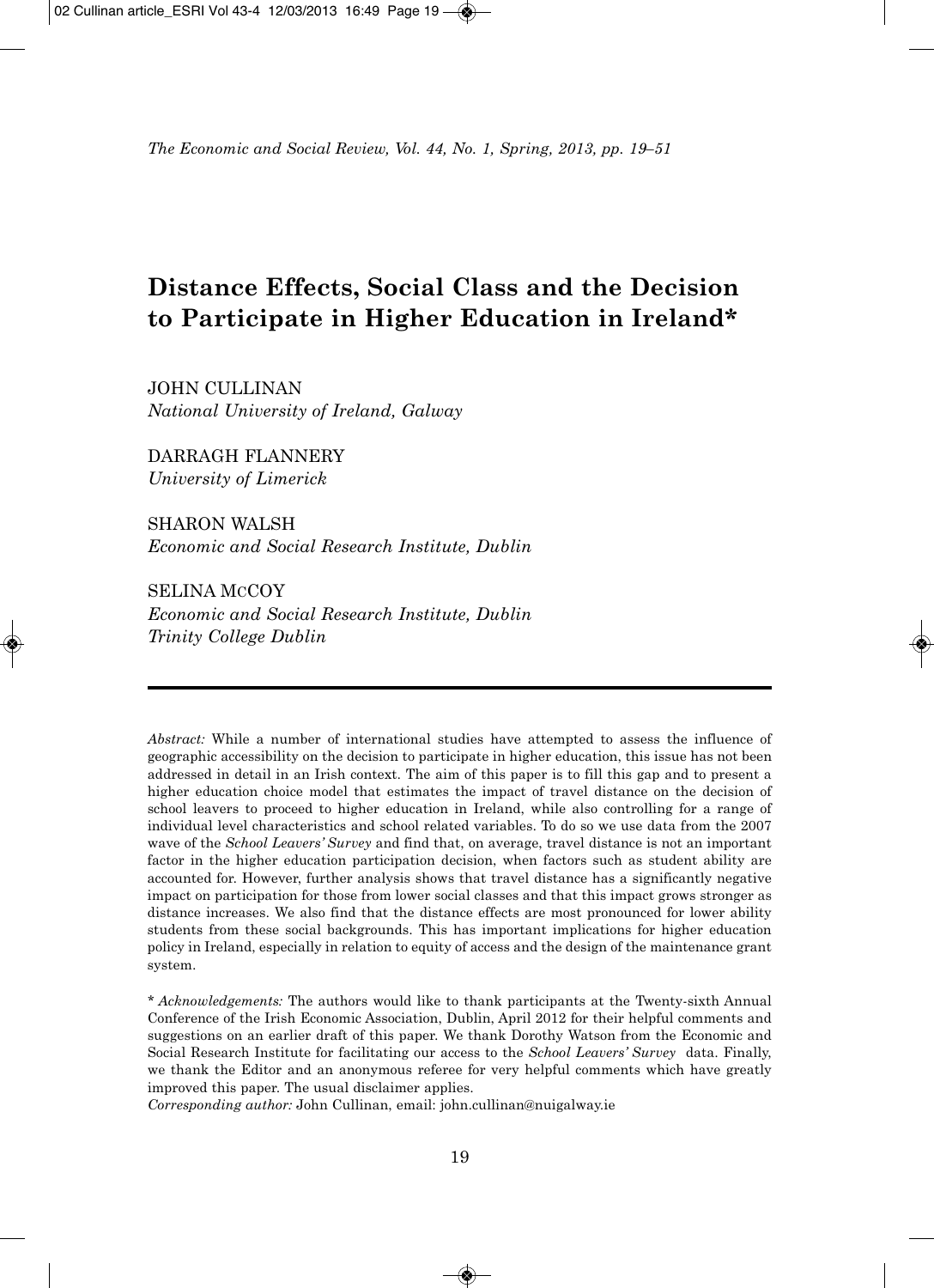## I INTRODUCTION

Given the important role that higher (tertiary) education can play in economic development, increased participation in higher education has become an important policy objective in Ireland and in other countries. Indeed, a large amount of theoretical and empirical work has attempted to understand the range of factors that impact on a young person making the transition from second-level to higher education,<sup>1</sup> with a view to informing public policy. In general, this research has tended to focus on the influence of individual-level characteristics, such as the social class of students, their parents' education level and household income, as well as on human capital related variables such as opportunity costs and potential life cycle earnings. Some studies have also attempted to account for regional differences in participation rates, typically by including simple regional-level dummy variables within choice estimation procedures – see Flannery and O'Donoghue (2009) for an Irish example. Other international studies have, however, adopted more sophisticated approaches in this regard. For example, Frenette (2006) estimated the influence of distance from a young person's home to their nearest higher education institution (HEI) on higher level participation in Canada, while Sa *et al*. (2006) constructed a system-wide higher education accessibility measure in order to gauge its influence on the decision process in the Netherlands. To date, no study has comprehensively investigated the impact of geographic accessibility on the decision to participate in higher education. The aim of this paper is to fill this gap and to present a higher education choice model that estimates the impact of network distance to HEIs on the decision of school leavers to participate in higher education in Ireland, with a particular focus on the differential impact of distance across social classes.

There are a number of potential reasons why travel distance or accessibility to HEIs might impact on participation decisions and these are reviewed by Spiess and Wrohlich (2010). For example, from an economic point of view, the "transaction cost argument" implies that the greater the distance to a HEI, the higher the transaction costs of higher education and the lower the associated probability of participation. These transaction costs include direct financial costs (e.g. commuting), search costs (e.g. finding a place to live), indirect financial costs (e.g. forgone economies of scale associated with living at home), information costs, as well as possible emotional costs associated with leaving home. They also argue that there are potentially

<sup>1</sup> See Wilson *et al.* (2005); Lauer (2002); Dubois (2002); Albert (2000); Hung *et al*. (2000); Hilmer (1998) and Brannstrom (2007) for some of the most recent work in this area.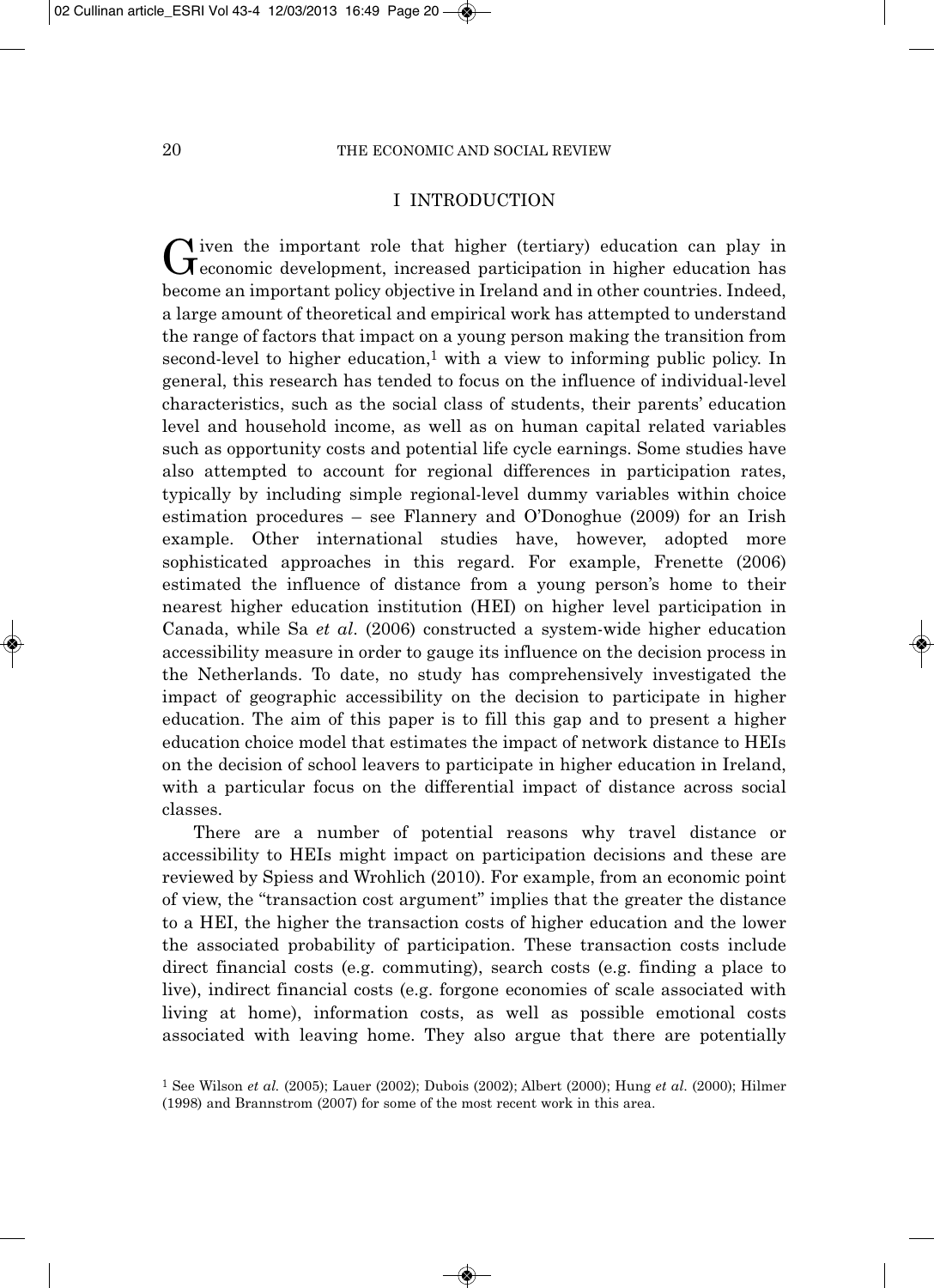important "neighbourhood effects" whereby the presence of a local university can generate "spillover effects" that influence the behaviour of young people living in the vicinity of a HEI, or that there may be "information network effects" whereby a HEI's faculty or student body provide information about higher education that could influence decisions. There can also be access programmes which explicitly target socio-economically disadvantaged schools in the local area – the Higher Education Access Route (HEAR) programme is a good example from Ireland. Overall, the basic argument is that students who live closer to a HEI will be more likely to participate in higher education. Indeed, geographical distance to university has been used as an instrument in the returns to education literature (Card, 1995; 2001).

Within this context, this paper employs a binary choice model to estimate the impact of travel distance on the decision of "college-ready"2 school leavers to participate in higher education in Ireland, with a particular focus on the differential effects of distance across social class. It finds that while travel distance does not emerge as significant in influencing higher education participation on average, the results clearly show that such accessibility is significant in the higher education entry rates of school leavers from lower social classes, particularly those who perform less well in the Leaving Certificate examination. The paper proceeds as follows: in the next section we outline a theoretical framework for the decision to attend higher education and also discuss the relevant literature to support our model. Section III presents an overview of higher education in Ireland, followed by a description of the materials and methods used to address our objectives in Section IV. To conclude we present a summary of our key results and findings, as well as a discussion of their implications.

#### II THEORY AND LITERATURE

The early theoretical work on human capital by Becker (1964) and Ben Porath (1967) presented a life cycle dimension to educational choice, with lifecycle earnings playing a key role in the decision to invest in education or not. In this paper we first develop a human capital model which is based on these early studies, and is similar to those in Keane and Woplin (1997) and Giannelli and Monfardini (2003), in order to consider the education/labour market choice of young people. In our model, individuals are assumed to maximise lifetime utility *U* derived from the consumption of goods and leisure

<sup>2</sup> The analysis is confined to those who left school on completion of the Leaving Certificate examination, because this represents the dominant entry route to higher education.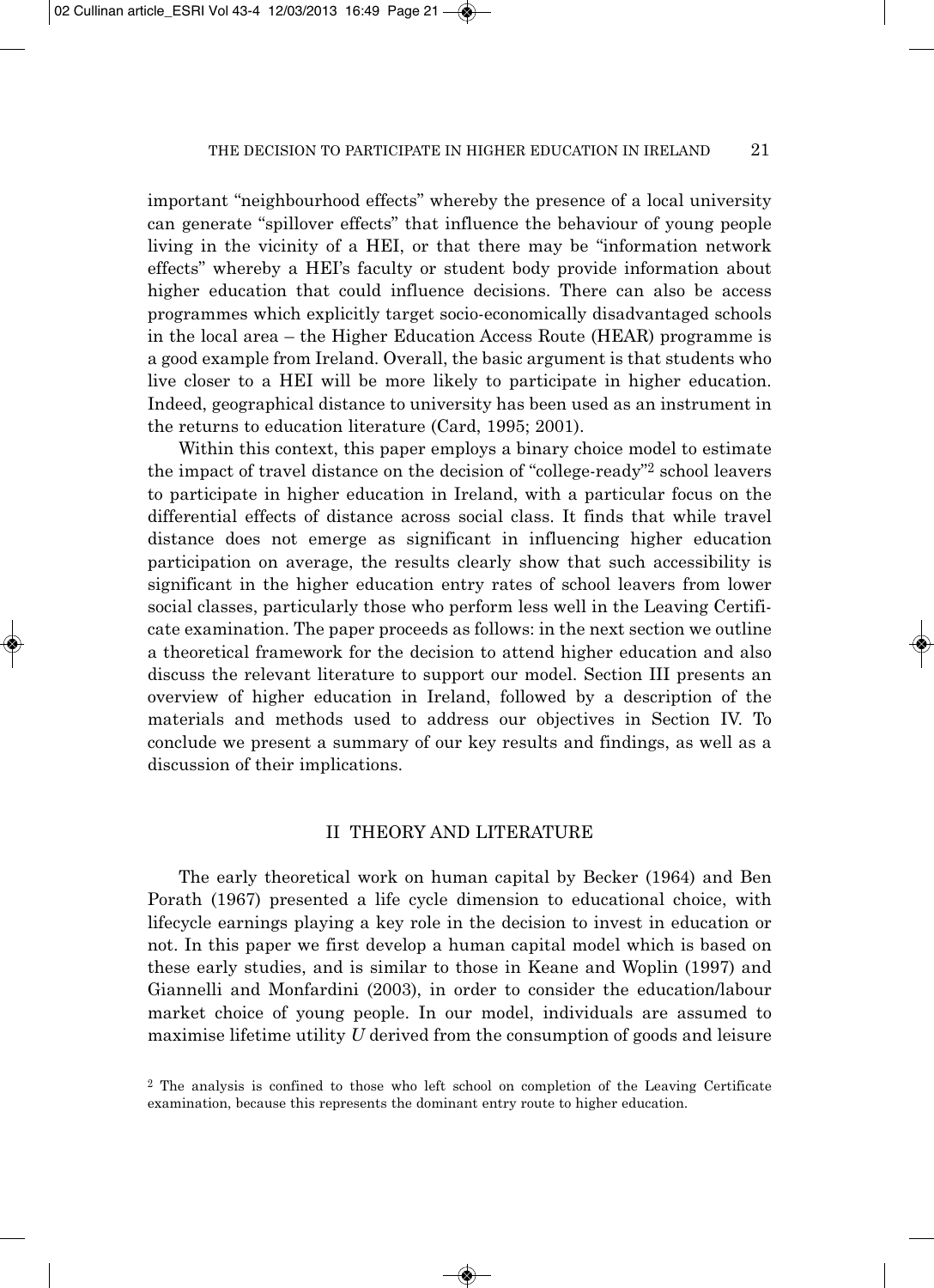at time  $t$ ,  $C_t$  and  $L_t$ , respectively, subject to a number of constraints which vary according to the alternatives of work or study. This can be represented as:

$$
Max \mathbf{E} \left[ \sum_{t=1}^{\infty} (1+\delta)^{t-1} [U(C_t, L_t)] \right]
$$
 (1)

where  $\delta$  is the rate of time preference.

The first constraint in the optimisation is a budget constraint given by:

$$
\sum_{t=1}^{\infty} (1+r)^{t-1} [W_t + R_t + F_t - C_t - E_t - D_t] = 0
$$
\n(2)

where  $r$  is the rate of interest,  $W_t$  is labour income,  $R_t$  are transfers made to a student by his/her family, and  $F_t$  is financial aid received while in education. In terms of costs,  $E_t$  represents direct education (or tuition) costs at time  $t$ , while  $D_t$  are costs relating to distance from HEIs. The model also includes a labour earnings constraint given by:

$$
W_t = wK_t H_t \tag{3}
$$

where  $w$  is the wage rate per unit of human capital,  $K_t$  is the stock of human capital and  $H_t$  is hours of work. In addition, there is a time constraint which is represented by:

$$
T = \beta_t H_t + L_t + (1 - \beta_t) S_t \tag{4}
$$

where *T* is the total time endowment and  $S_t$  is hours of study. The term  $\beta_t$ denotes the distribution of time the individual donates to either work or study, which are seen as mutually exclusive i.e.  $\beta_t = 1$  if the individual ignores all study and chooses to enter the labour market, while  $\beta_t = 0$  if the individual chooses to engage in higher education.

Following Giannelli and Monfardini (2003), human capital in our model can be accumulated through hours of work or hours of study and leads to a human capital accumulation specification of:

$$
K_{t} = K_{t-1} + F[(1 - \beta_{t})S_{t} + \beta_{t}H_{t}] \quad \text{if } t = 1,...,t^{*}
$$
 (5)

or

$$
K_{t} = K_{t-1} + G[H_{t}] \quad \text{if } t = t^* + 1, \dots, t^{End} \tag{6}
$$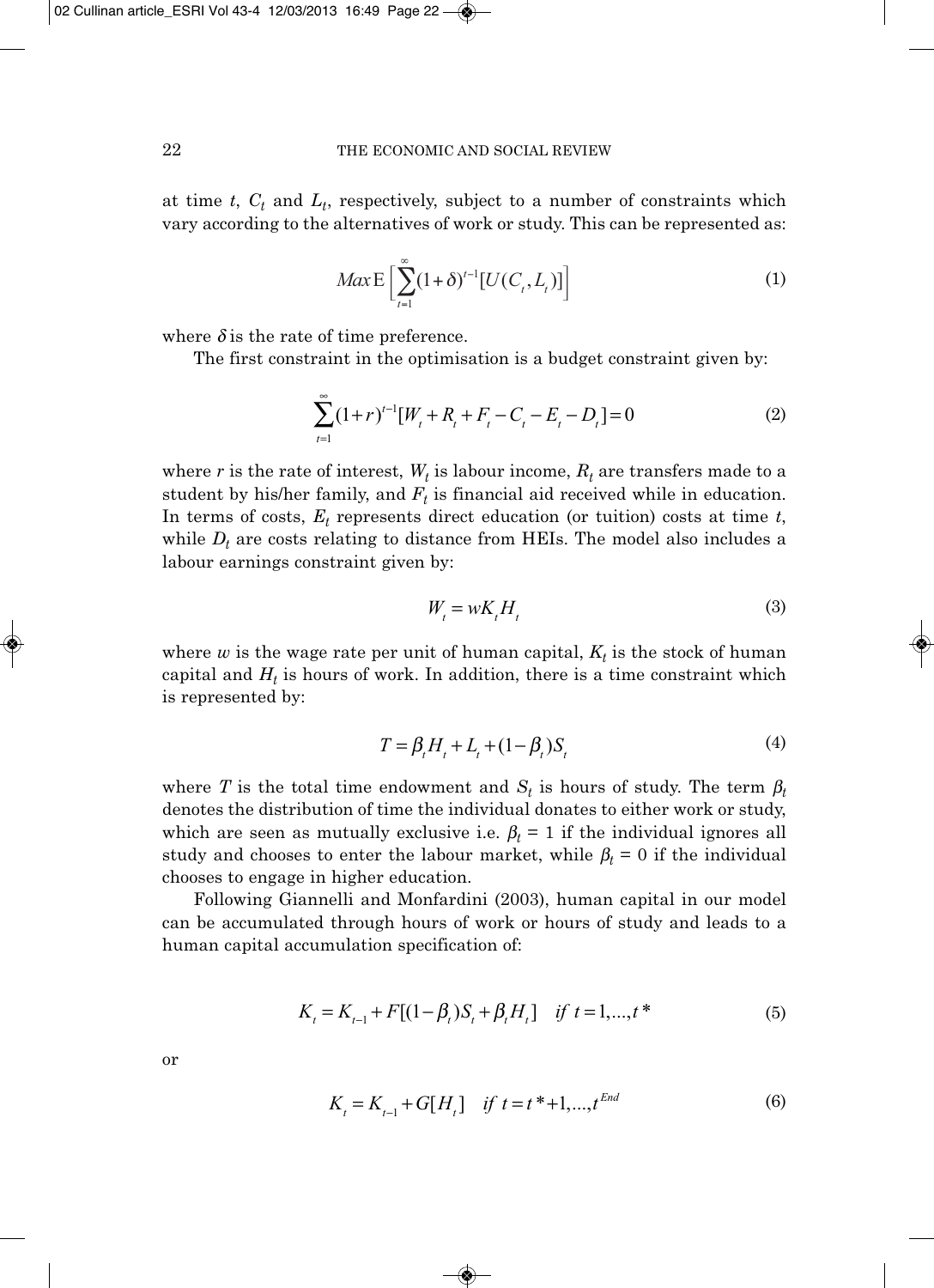At  $t = 1$  (the time at which we observe the individual's choice), it is assumed that human capital accumulation continues until *t*\* through either study or work. At *t*\*, future human capital is solely accumulated through labour market experience until the end of active life, denoted by *tEnd*, while *F* and *G* represent functions describing the amount of human capital accrued from the various time allocations between work and study. The individual is assumed to choose the human capital accumulation process that maximises his/her utility, with indirect utilities for study and work represented by *vs* and  $v^w$  respectively, where the indirect utility function  $(v)$  can be formally presented as:

$$
v_{ij} = \phi(W_{ij}, F_{ij}, E_{ij}, I_{ij}, D_{ij}, X_i)
$$
\n(7)

In this representation,  $W_{ij}$  is expected lifecycle work income for individual *i* associated with choice *j*, while  $F_{ii}$ ,  $E_{ii}$ ,  $I_{ii}$ , and  $D_{ii}$  are, respectively, educationrelated financial aid, the direct costs of education, the indirect or opportunity costs of education, and the distance related costs of education for individual *i* associated with choice *j*. Finally,  $X_i$  denotes a vector of characteristics specific to individual *i*, such as their ability, as well as variables relating to their parents, such as transfers, socio-economic status, etc.

This framework is supported by a number of previous theoretical and empirical studies which have focused on the factors impacting on higher education choices. In relation to future income, for example, Willis and Rosen (1979), Lauer (2002) and Wilson *et al.* (2005) all demonstrate the positive influence of expected gains in lifetime earnings on a young person's decision to attend college. The opportunity costs that arise from participating in education may also influence the decision to attend or not, especially the opportunity costs related to the labour market. Gustman and Steinmeier (1981); Light (1995); Rice (1999); Flannery and O'Donoghue (2009) and Giannelli and Monfardini (2003) all show evidence that individuals have a greater likelihood of participating in education when the labour market is depressed.

Tuition fees provide a more direct cost to the individual wishing to participate in education and so higher levels of fees would be expected to have a negative impact on participation. Leslie and Brinkman (1987), Heller (1997) and Neill (2009) all support this hypothesis, however, it should be acknowledged that increases in tuition fees affect individuals' participation decisions in different ways, with those from lower social classes potentially worst affected (Reay *et al*., 2005). In an Irish context, both McCoy and Smyth (2011) and Denny (2010) suggest that the removal of higher education tuition fees in Ireland in 1996 was not sufficient to increase lower social class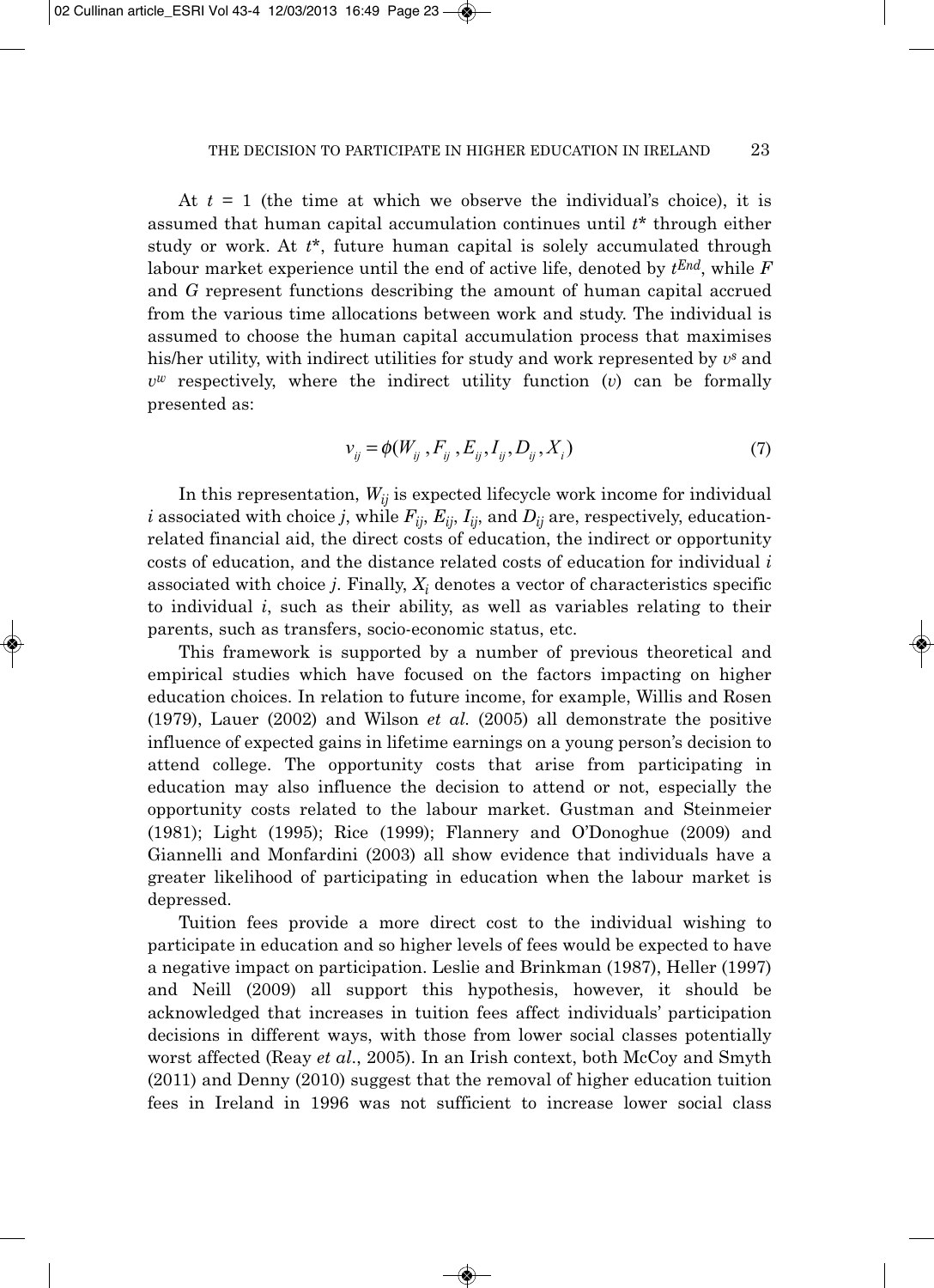participation in a context where other direct costs remained high and employment represented an attractive option. Higher education financial aids such as grants or scholarships may offset some of the cost burden imposed by tuition fees and thereby have a positive influence on participation. Studies by Heller (1997) and, more recently, Deming and Dynarski (2009) find that higher education grant levels impact positively on the education decisions of young people. For Ireland, McCoy *et al*. (2010b) find that grants are extremely important for higher education participation for those from lower social classes. Furthermore, McCoy *et al*. (2010a) provide evidence that individuals at the margins of grant eligibility thresholds have among the lowest higher education participation rates in Ireland.

Intergenerational effects may influence educational outcomes as an individual with higher parental educational attainment may show stronger preferences for education, perhaps because they may have first-hand experience of the gains of higher education through their parents and so order their educational preferences accordingly. The empirical evidence is mixed with Flannery and O'Donoghue (2009) and Albert (2000) suggesting a positive relationship between parental education and third level participation, in contrast to Black *et al*. (2005) who find a non-causal relationship for intergenerational transmission of human capital, with the exception of mother's education and their son's educational outcomes. Neighbourhood and cohort effects may also impact on the relative preference for education for an individual. For example, the level of (dis)advantage experienced in neighbour hood peer groups may impact upon a person's preference ordering involving education/labour choices. An individual's beliefs or expectations of the gains of higher education may also be influenced by their social environment (Brannstrom, 2007).

With respect to parental income, the empirical evidence is again mixed as Acemoglu and Pischke (2001) find that an increase in family income is associated with a higher probability of a child participating in higher education. However, Cameron and Heckman (1999) dispute the impact of credit constraints faced by lower income families on educational outcomes. While they acknowledge the negative impact of lower household incomes on education participation, they maintain that it is not as a result of short-term credit constraints, but rather due to more long-term factors. It is also important to note that the proportion of young people going on to higher education differs across schools, even taking account of individual background characteristics, suggesting that educational processes may have a significant role in determining higher education participation (Smyth and Hannan, 2007; McCoy *et al*., 2010a; McCoy and Byrne, 2011). A combination of factors such as the social class mix, teacher expectations, student expectations and level of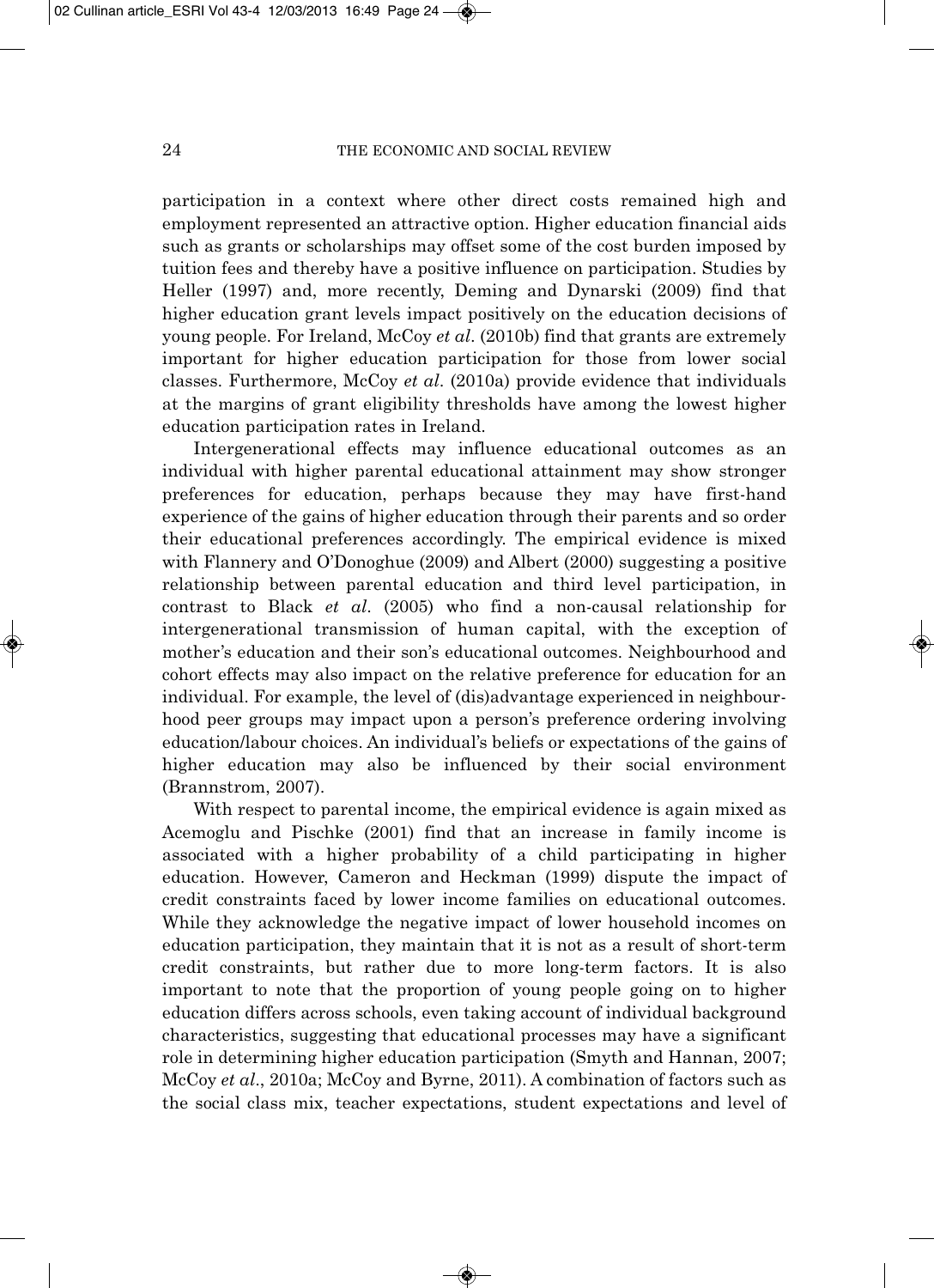student guidance may all be behind such variation. Furthermore, James (2002) and Smyth (2007) highlight the link between student-teacher relations in promoting student achievement.

Of particular importance within the context of this paper is the literature relating to the impact of distance related costs on higher education participation.3 For example, costs relating to the distance from which a potential student resides relative to educational facilities may well play a role in the decision to participate in education. These costs include travel and transportation costs, as well as the possible extra costs of living away/further from home. This is often most relevant when considered in an urban-rural context. For example, those living in a rural setting may well face these higher costs, since most higher education institutions tend to be located in urban areas. Indeed, the magnitude of these costs may play a role in the education participation decision. For example, Frenette (2006) found that larger travel distances impact negatively on university participation in Canada, with students in upper secondary education that live further away from third level institutions having a lower probability of enrolling in these universities. How ever, the paper used straight line (Euclidean) measures of distance, when network-based travel distances are generally more appropriate for comparing urban and rural travel distances (see Section 4.2 for more on this). James (2001) also points to social factors within rural communities that negatively impact the educational participation decision. He acknowledges the role of extra financial burdens associated with rural living and higher education participation, but fails to find any link between the two. Instead he points to social preferences in rural areas that may have a negative impact on people's educational decisions in these areas.

In a more comprehensive assessment of the impact of geographic accessi bility and higher education participation decisions, Sa *et al*. (2006) construct a higher education accessibility measure for young Dutch students and apply a multinomial logit framework to individual data in order to identify the pivotal factors behind individual decision making in the transition from high school to post-secondary education in the Netherlands. Their results confirm the strong influence that students' track record and talent has on higher education participation, but also show that geographical proximity significantly increases the probability of high school leavers continuing their education at a university or professional college. Other international studies, including Spiess and Wrohlich (2010) and Gibbons and Vignoles (2012), have also found

<sup>3</sup> It is important to acknowledge that there are other factors that may play a role in the participation decision that are not considered at length here, including an individual's consumption motives (Osterbeek and Van Ophem, 2000).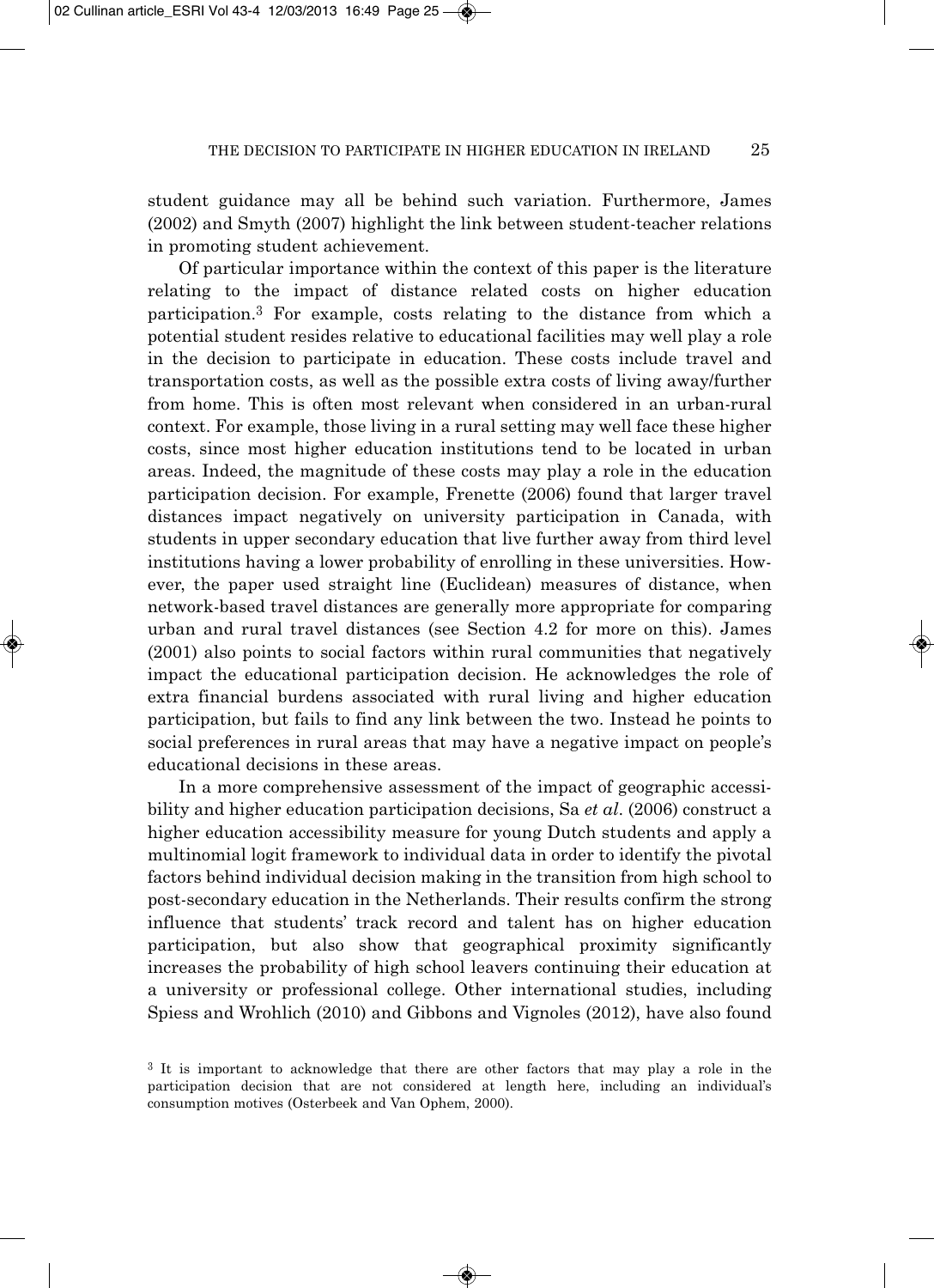evidence of important distance effects. The former uses German data to find that distance to the nearest university at the time of completing secondary school significantly affects the decision to enrol in a university, controlling for socio-economic and other regional characteristics. It also suggests that the distance effect is driven mainly by transaction costs rather than by neighbourhood effects. Finally, Gibbons and Vignoles (2012) use UK data to conclude that geographic distance has little or no impact on the decision to participate in higher education in England, but does have a strong influence on institutional choice.

## III HIGHER EDUCATION IN IRELAND

Higher education institutions in Ireland include universities, institutes of technology (IoTs), colleges of education, as well as a number of other public and private colleges, with a competitive entry system based mainly on grades achieved in the Leaving Certificate examinations at the end of secondary school.4 Students can attain degrees in both universities and IoTs, but the entry level in the latter is primarily at the sub-degree level. While some private colleges also offer degree level programmes, the norm is to pursue subdegree programmes at these institutions. Of the 150,000 full-time undergraduate students in higher education in Ireland in 2010, 53 per cent were in the university sector, 40 per cent in IoTs, with the remaining 7 per cent in other colleges (Higher Education Authority, 2012).5 O'Connell *et al*. (2006) identify wide variations in both county and regional admission rates to higher education institutions in Ireland and indeed across higher education sectors.

From a policy perspective, and in particular in terms of achieving greater equity of access to higher education, the Irish State provides financial aid and assistance to higher education students who meet certain criteria based on parental income levels and geographic distance from their chosen HEI. Those attending private higher education colleges in Ireland do not qualify for this student grant scheme. The spatial component of the assistance is that students who satisfy the income related means test either receive a full or partial grant,<sup>6</sup> depending on whether they live more than or less than 45 kilometres from the HEI (24 kilometres in 2005/06). The proportion of students in receipt of a grant fell from 63 per cent in 1992 to 32 per cent in

<sup>4</sup> A full list of HEIs in Ireland is available at http://www.educationireland.ie/

<sup>5</sup> For a more detailed discussion of the higher education sector in Ireland, see Newman (2011).

<sup>6</sup> These are also known as non-adjacent and adjacent grants respectively.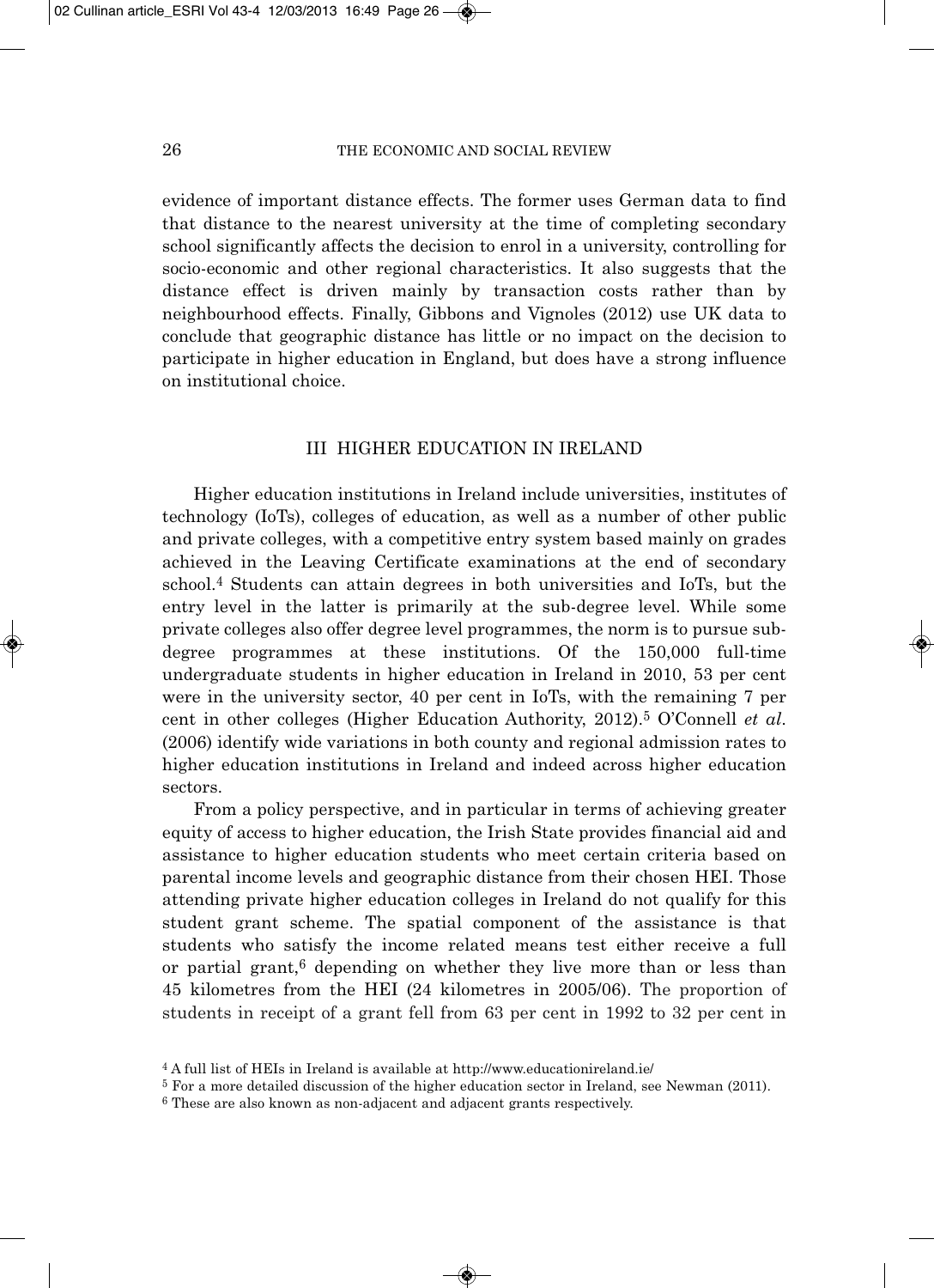2007, although there is some evidence of progressivity within the system with those from lower social classes representing a higher proportion of those in receipt (McCoy *et al*., 2010b). Higher education fees were abolished in Ireland in 1996, though so-called "registration fees" have been rising steadily since their inception. For example, the registration fee for the academic year 2005/06 (the year in which the students in our dataset were making their decision on whether to participate in higher education) was  $\epsilon$ 775, compared to a registration fee of  $\epsilon$ 2,000 for the academic year 2011/2012 (Higher Education Authority, 2010; 2011).

To date, a number of studies have considered the determinants of higher education participation in Ireland using a range of datasets, with a distinct focus on the impact of social class. For example, Clancy (1997; 2001) and O'Connell *et al*. (2006) used aggregate-level data, while Smyth (1999) and McCoy *et al*. (2010a) analysed annual school leavers' data from the period 1979-1994. The latter concluded that over the sample timeframe, social inequality in relation to participation in higher education remained virtually constant. O'Connell *et al*. (2006) and McCoy and Smyth (2011) also present evidence of the persistence of social inequality in the Irish higher education system, with McCoy and Smyth (2011) highlighting significant increases in higher education participation by young females within Ireland over the past 30 years. In another relevant study, Flannery and O'Donoghue (2009) used micro-level data from all eight waves of the *Living in Ireland Survey* to estimate the impact of a broad range of factors on higher education participa tion decisions in Ireland, including parental education level, household income, regional youth employment rates, human capital variables such as predicted life cycle earnings and potential forgone earnings, as well as direct costs such as tuition fees. The study found that parental education level and regional youth employment rates were the most significant factors in the decision to proceed to higher education.

Given the strong evidence of social inequalities within Irish higher education, McCoy *et al*. (2010a) and McCoy and Byrne (2011) explore this issue in greater depth. Both studies highlight the important role that financial constraints play in the decision to participate in higher education for those from lower social classes. They also highlight that those from lower social classes feel that current financial aid is insufficient for overcoming credit constraints relating to higher education participation. Indeed, there is a body of literature that emphasises socio-cultural factors in explaining the gap in higher education participation between social classes, with a suggestion of both "primary" and "secondary" effects (Boudon, 1974; Jackson *et al*., 2007). Primary effects relate to the influence of social class on differences in achievement, while secondary effects relate to differences in behaviour/choice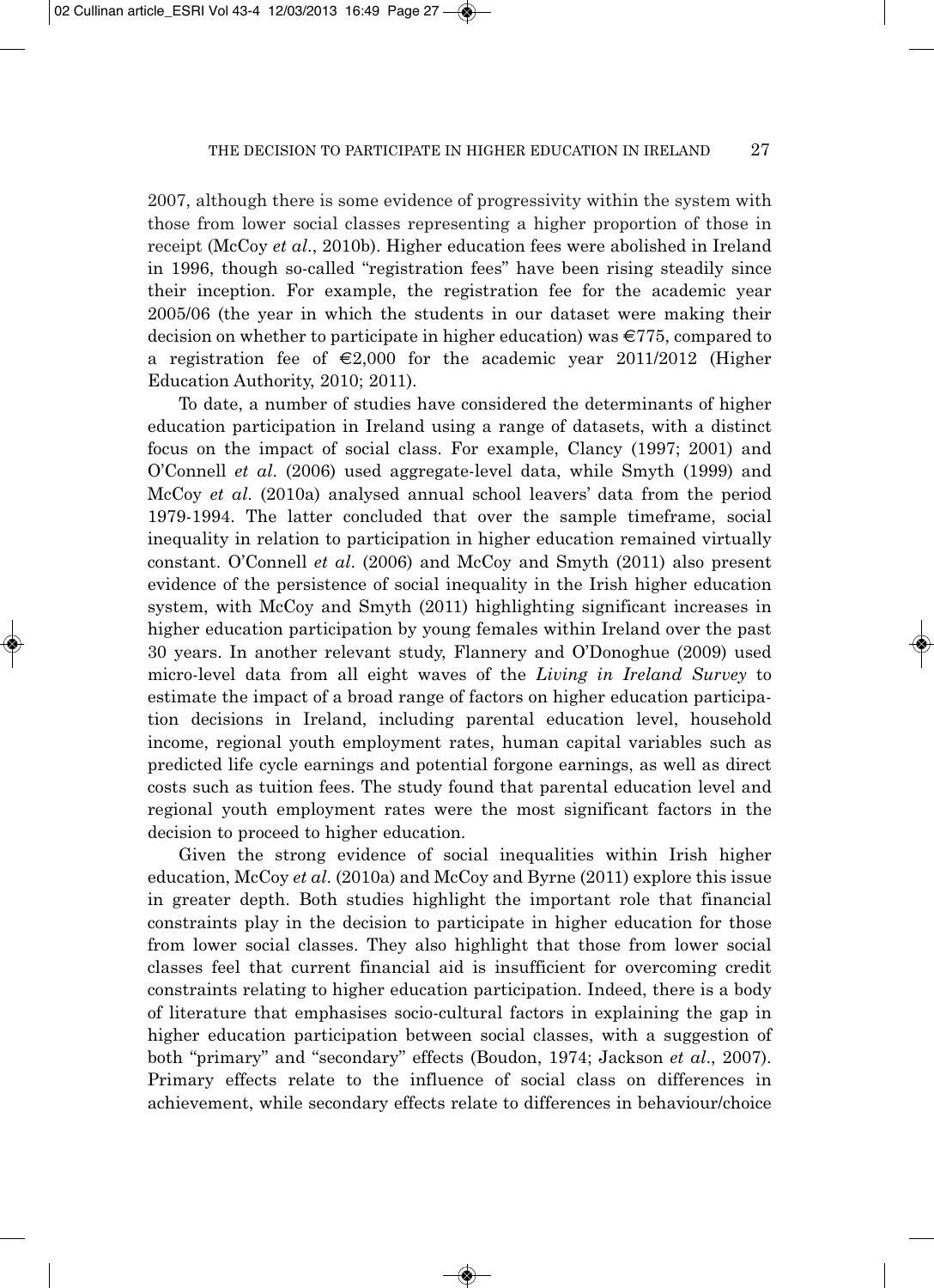at a given level of achievement. In fact, both are evident in an Irish context. Children and young people from working-class backgrounds achieve lower standardised test scores or examination grades than those from middle-class backgrounds (Smyth and McCoy, 2009), while young people from higher professional backgrounds are more likely than similarly performing workingclass young people to go on to higher education (McCoy and Smyth, 2011).

To summarise, previous studies from Ireland suggest a strong degree of social inequality in the Irish higher education system, and while they do acknowledge the role of higher education costs, policy tools and other factors in fostering these patterns, they do not consider the extent to which geographic inequalities in access to higher education might also have influenced participation at an overall level. Furthermore, they do not consider how travel distance might have different effects for school leavers from different social classes. Indeed, this may be a significant "secondary" effect in explaining variations across social classes in higher education participation. In this context, we now provide a description of the data to be used to analyse the role of distance on higher education participation in Ireland in this paper, as well as details of the geographic information systems (GIS) and statistical methods employed.

## IV MATERIALS AND METHODS

#### 4.1 *Data and Sample*

This paper is based on the 2007 wave of the ESRI's *School Leavers' Survey* (*SLS*). School leavers who exited the second-level system in the 2004/05 academic year provide the reference cohort for the survey. The survey is based on a stratified random sample of those leaving the official second-level system, with stratification based on the last programme the school leaver took at school, the year they were in within that programme and gender. Respondents were interviewed between 20 and 26 months after leaving school, with an achieved sample of 2,025 respondents representing a response rate of 54 per cent. The survey adopted a multi-mode response method, allowing respondents the option to complete the survey online, by telephone, by post or through face-to-face interviews. A significant share (44 per cent) completed the survey online, with the remainder split across the other response modes (see Byrne *et al*. (2008) for further details). The survey collects a wide range of individual, school, income, social, demographic, education and labour market related information. For example, it includes details of the current education and/or labour market activities of respondents and thus allows us to identify those school leavers in the sample who make the transition to higher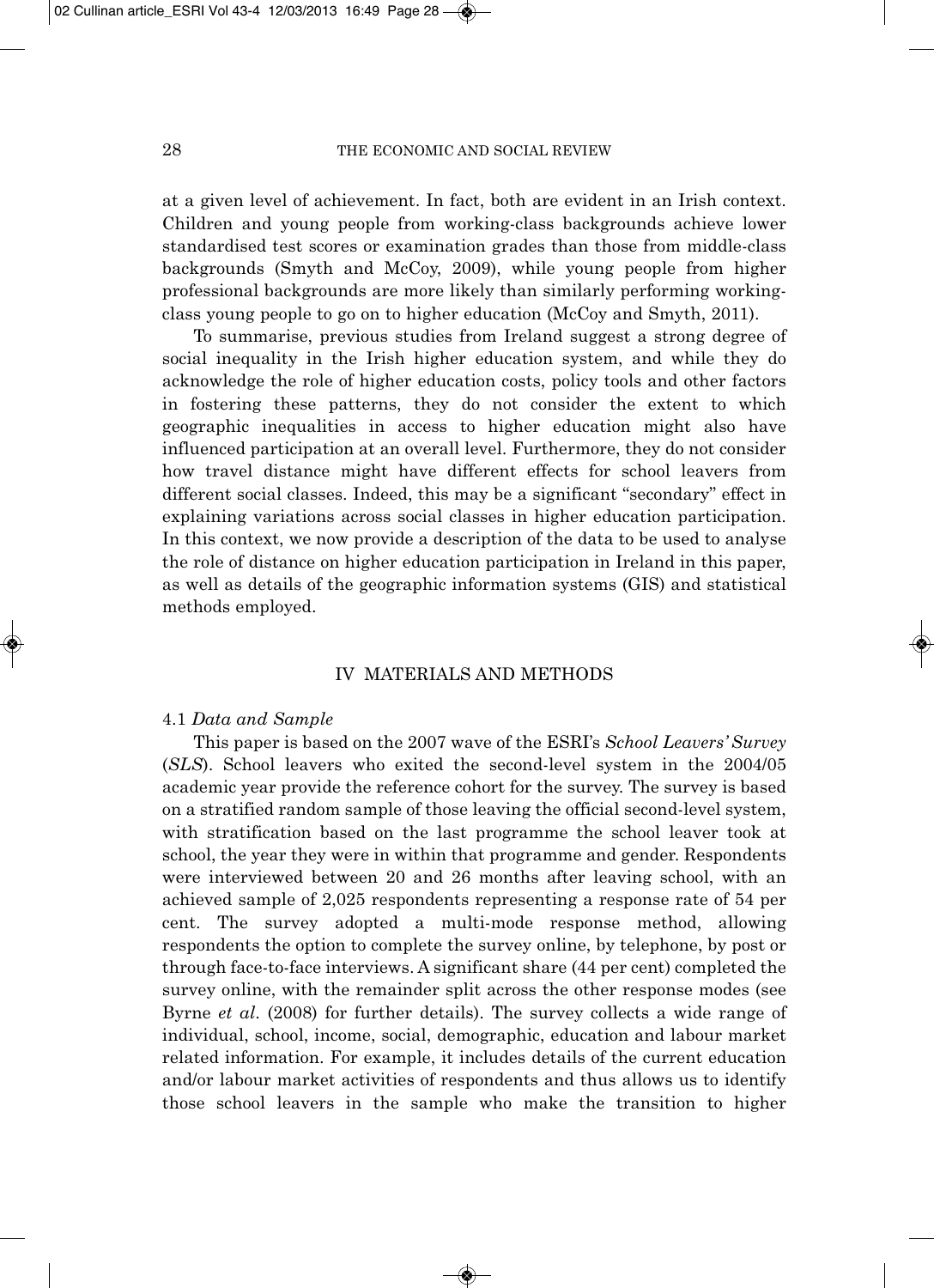education (or not). It is also possible to identify which HEI an individual chooses to study at (if they did), as well as the specific type of higher education pursued e.g., degree, diploma, field of study, etc.

In our analysis we wish to consider only those individuals who are eligible to apply to all third level education institutions in a full-time capacity, which we define as those in our data that have completed the traditional or vocational Leaving Certificate exam and did not proceed to undertake a "post leaving certificate" (PLC) course. PLC courses are designed to develop vocational and technological skills in order to help find employment or proceed to further education and training. They take place in schools, colleges and community education centres, are full time and last for one to two years and offer a mixture of practical work, academic work and work experience. Since these courses may be considered a continuation of second level education, though are not classified as higher education, as well as the fact that individuals who complete a PLC will then subsequently face the choice in relation to progressing to higher education, the decision was taken to exclude these individuals from the main estimations (280 individuals in total).7 We also excluded respondents in the *SLS* who left school either before or during their Leaving Certificate year or did not take the traditional or vocational Leaving Certificate examinations (802 individuals), or who did not report their Leaving Certificate results in the survey (45 individuals). Some observations were also excluded due to missing data for the covariates in the model (40 individuals), though every effort was made to balance the need for a large sample size with a robust model of higher education participation within the data constraints. This left us with a sample of 858 "college-ready" individuals who faced the choice of whether or not to participate in higher education in Ireland.

As noted, the *SLS* dataset contains the Leaving Certificate examination grades for most of the students surveyed, which is used to calculate the Central Applications Office (CAO) points achieved by each individual in our sample. This provides us with an excellent proxy for the scholarly ability of the student and also helps us to account for some supply-side effects in higher education participation. The dataset also provides information on whether or not an individual has undertaken any extra private tuition (grinds) outside of regular school hours while in upper secondary education. Such extra tuition may help foster the observed inequalities within higher education participation in Ireland, as those with higher incomes may be more likely to

<sup>7</sup> Given the uncertainty in relation to whether to include these individuals or not, additional estimations were also undertaken with these individuals included in the sample. While there were some small changes to some of the estimates, none of the key findings or conclusions differed in any meaningful way. Results are available from the authors on request.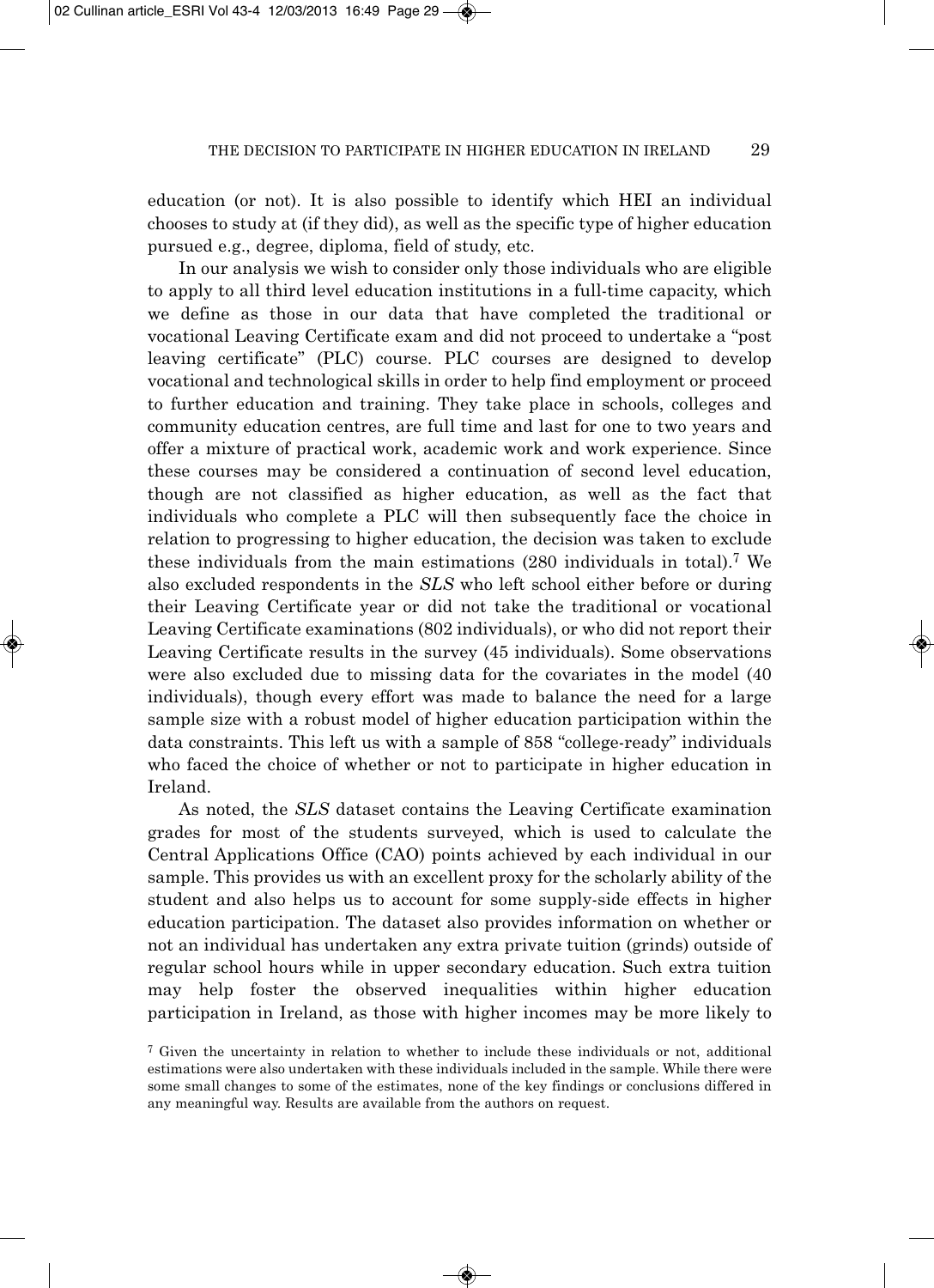avail of such a service. There is also a range of school level variables available in the dataset, including the gender enrolment mix and the religious sponsorship type of the school a student attended. In relation to the former, there is evidence that students in single-sex girls' schools benefit from more interactive teaching methodologies and are also typically more engaged in the learning process (McCoy *et al*., 2012). These school-level variables may also help to control for other cultural/social variations across school types that might influence higher education participation.

In addition to these variables, we also include in our analysis a variable to control for variation in teaching quality that students may experience while in upper secondary education. McCoy and Byrne (2011) highlight this as a potentially important factor in the decision to progress from upper secondary to third level education in Ireland. Using the *SLS* dataset, we constructed a set of dummy variables based on answers to questions that were likely to indicate whether a student's teachers were of high or low quality. These survey questions asked respondents to rate the competencies of their teachers in their last year of upper secondary education across issues such as the ability of the teacher to keep order in class, the encouragement the student received from their teachers, as well as the availability of teachers to talk to the student. We then undertook a principal component analysis on these indicators of teacher quality, which enabled us to use the predicted score from one of these components to develop a variable that captures the variation in teacher quality.8 A higher index of teacher quality would indicate a better teacher experience from the student's perspective and may impact on the higher education participation decision. Finally, the survey also provides useful information from an intergenerational perspective, as it provides information on the social class, occupation, and education level of school leavers' parents.

Despite the comprehensive set of variables contained within the *SLS*, there are, however, some potential determinants of the decision to participate in higher education that are not captured within the dataset. This includes data on the possible opportunity costs related to the decision to participate in third level education. In order to incorporate this factor into our analysis, we derived variables using other data sources, including the 2005 (Q2) wave of the *Quarterly National Household Survey* (*QNHS*).9 The *QNHS* is a nationally representative dataset and provides information on the employment status,

<sup>8</sup> While it may be the case that a more motivated student might have a greater likelihood of providing more positive assessments of their teacher, an in-depth analysis of this possibility is beyond the scope of this paper. However, it is noted that CAO points and our index of teacher quality are not highly correlated.

<sup>9</sup> This wave was chosen as it is the closest corresponding time period to that within which the *SLS* sample was framing their decision on whether or not to participate in higher education.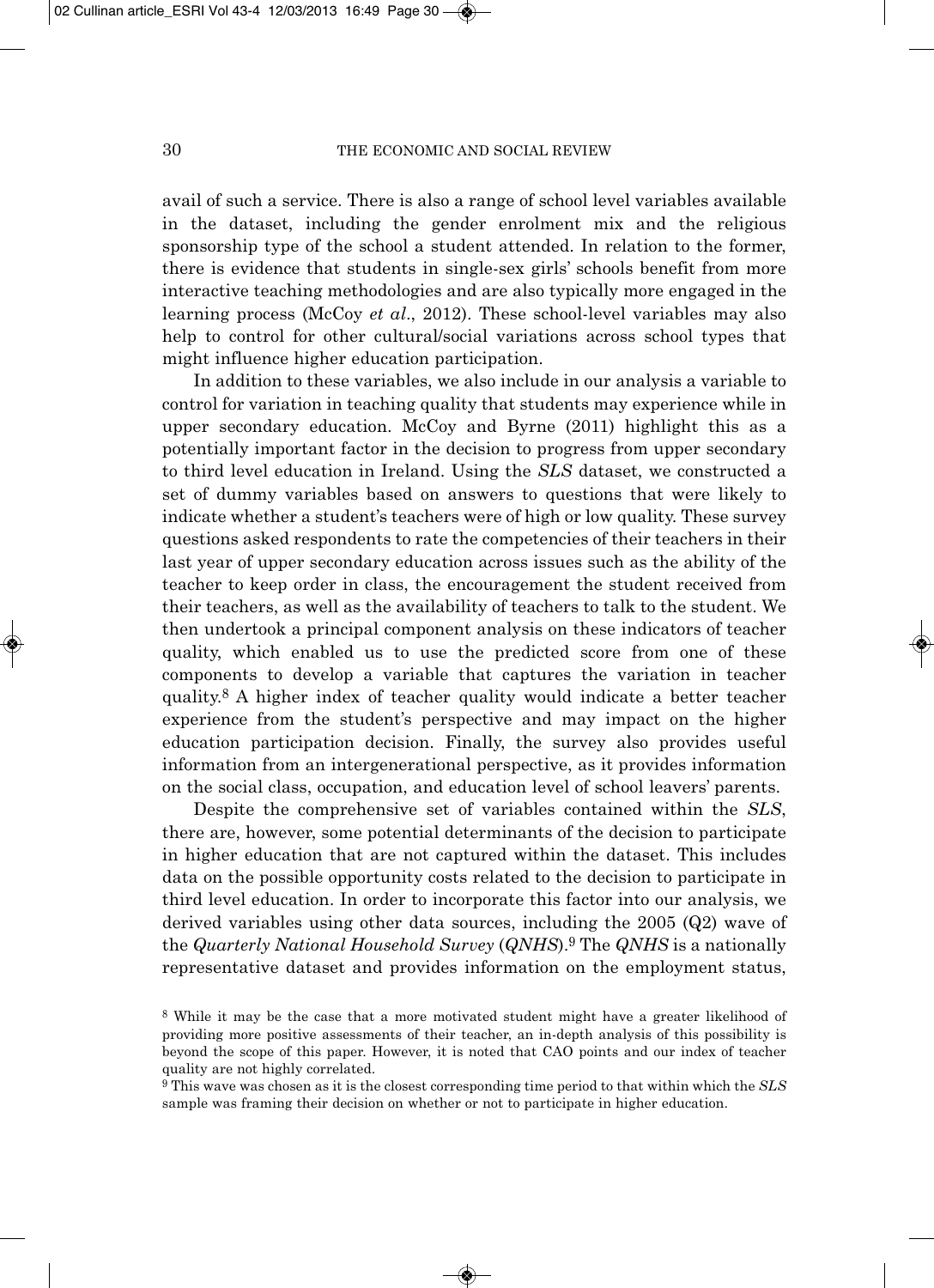age group and education level of individuals in Ireland. It also has a spatial element to it, as individuals can be grouped by NUTSII level regions. From this, we constructed a regional youth employment rate, given by the proportion of individuals aged between 15 and 24 years that are in employment, excluding those in education. This is taken as a potential proxy for the opportunity costs involved in undertaking higher education in Ireland. Finally, while we do have information on the secondary school attended by the student and subsequent higher education participation choices made by respondents within the *SLS*, it does not provide us with a measure of the distance a respondent must travel to their nearest HEI. As this is a key focus in this paper, we now discuss the steps taken to address this in detail.

## 4.2 *Distance Measurements*

In order to model the impact of distance on participation, the postal addresses of every secondary school contained within the *SLS* dataset were "geocoded" to provide precise spatial (x,y) coordinates for each student's school.<sup>10</sup> Geocoding is the process of assigning geographic coordinates to a property address, so that the features can be entered into a GIS for spatial analysis. An example is presented in Figure 1 which shows the spatial coordinates of each of the 729 secondary schools in Ireland (as of 2011), as well as the location of all 46 higher education institutions (also geocoded from postal addresses) that are considered in this paper. All of the GIS analysis was undertaken using ArcGIS 10.

Geocoding the addresses of each school in the dataset allows us to calculate a range of geographic accessibility measures, using the network analyst extension in ArcGIS. Network analysis is a GIS function used to calculate the distance covered and time taken in making a journey on a network.11 It facilitates, for example, a "route analysis" to derive the optimal travel route from a specified start point (e.g. an individual's residential location or school) to a specified end point (e.g. a HEI), reporting outputs such as journey distance and travel time.12 Given the fact that road network density tends to differ significantly across Ireland, and in particular between urban and rural areas, road network travel distances were calculated and

 $10$  Unfortunately, the postal addresses of each respondent's residential location were not available and thus school locations are used in the subsequent modelling. This is a similar approach to that undertaken in Sa *et al*. (2006).

<sup>11</sup> A network is defined as an interconnected set of lines and points in a GIS representing geographic features through which resources can move.

<sup>12</sup> According to Bateman *et al*. (2002), "GIS routines for measuring distance and travel time from multiple precise outset origins to the plethora of potential visit locations have greatly enhanced the ability for researchers to introduce much needed real-world complexities into their analyses".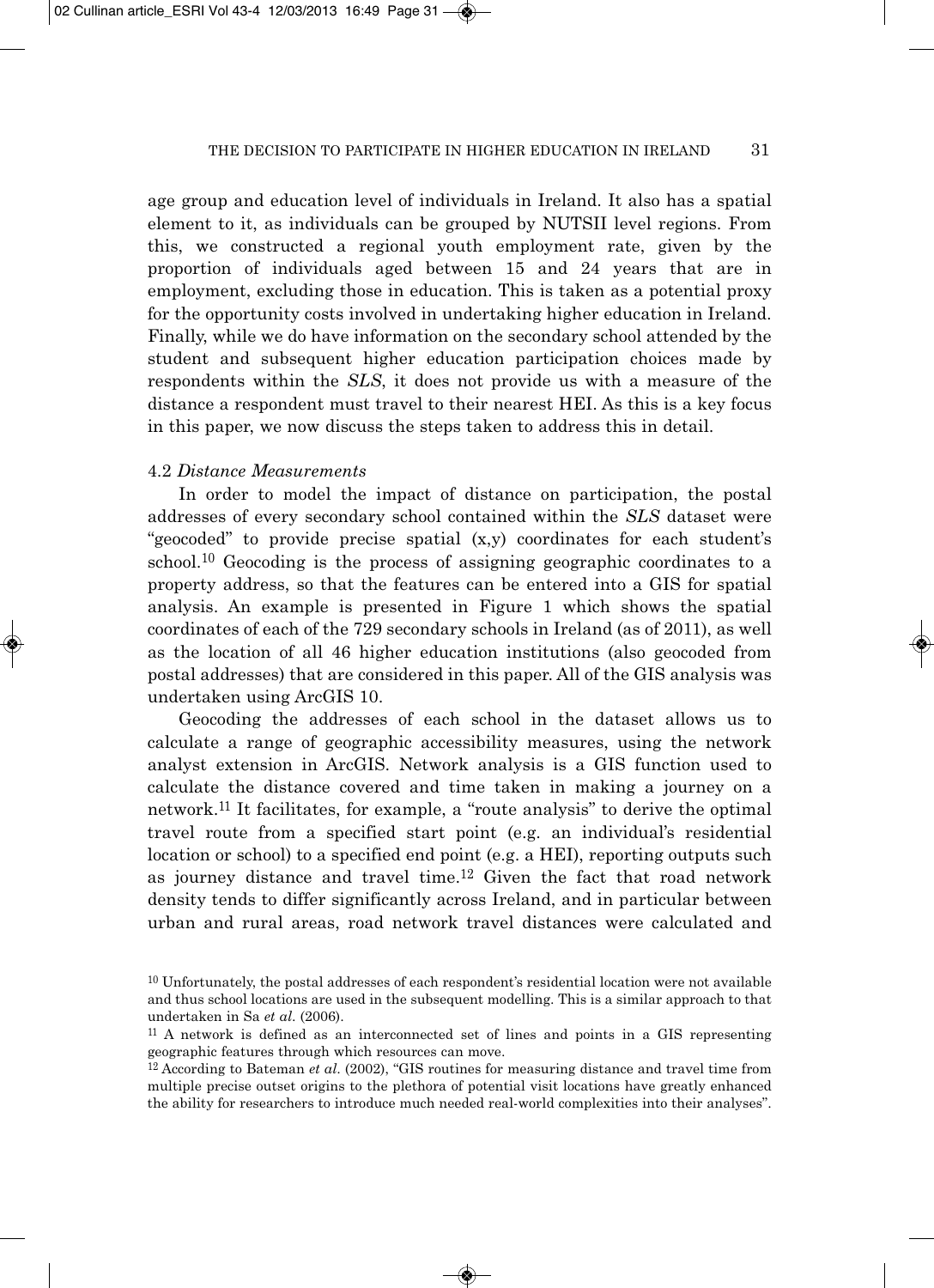

Figure 1: *Spatial Distribution of Secondary Schools and HEIs in Ireland*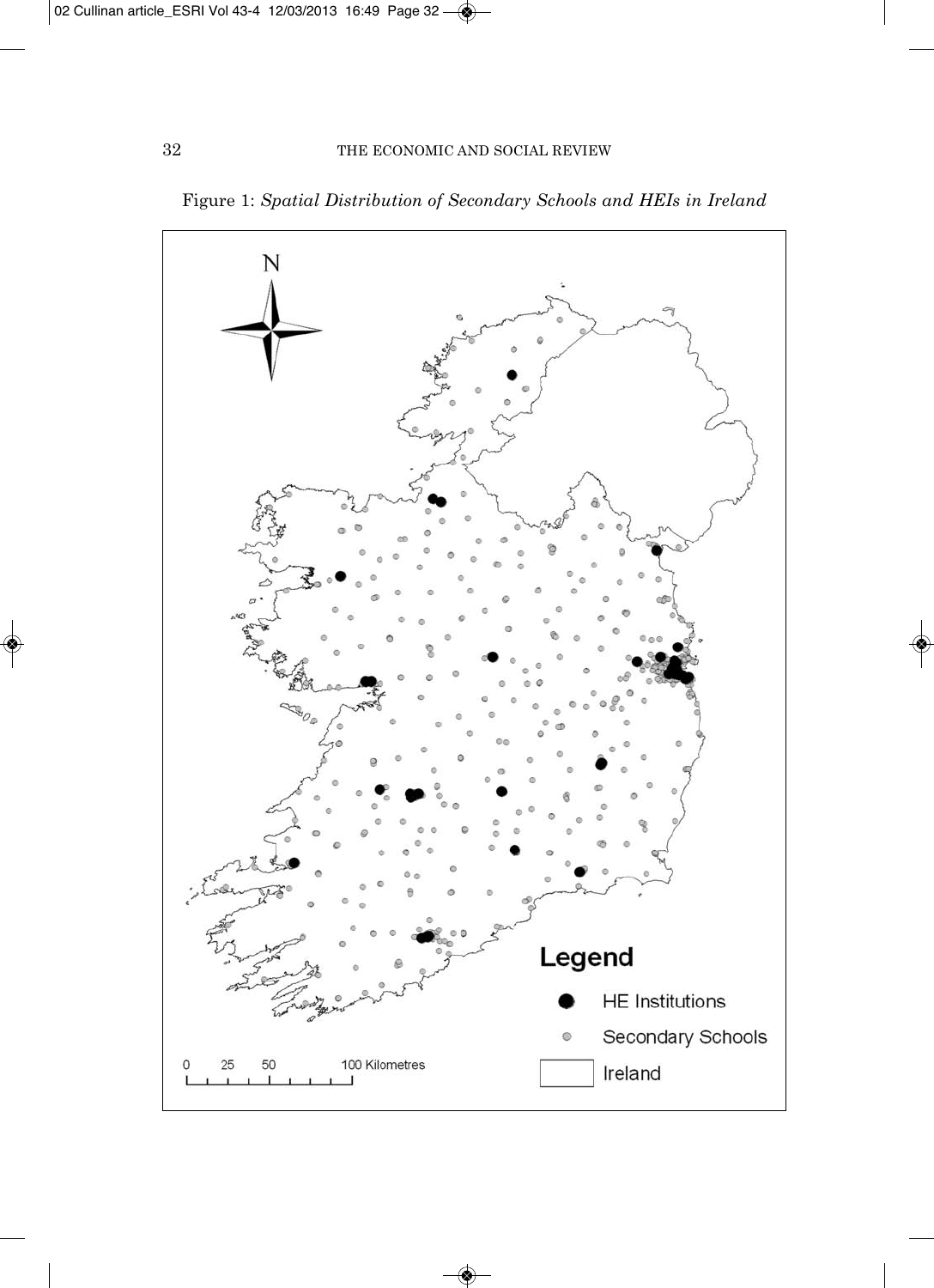used in the analysis. This provides a more accurate estimate of travel distance than standard Euclidean measures of distance (Cullinan *et al*., 2008; Cullinan, 2010) and improves on previous studies in this area which have used straight line distances (Spiess and Wrohlich, 2010; Frenette, 2006).

In order to measure the accessibility of HEIs for *SLS* respondents, we estimate network-based travel distance measures for each student from his/her school to their nearest HEI. To illustrate, Figure 2 shows the road network distance from the centroid of each electoral division in Ireland to the nearest HEI. The map clearly shows regional differences in accessibility and raises the question as to whether differences in these travel distances for students from different schools impact on higher education participation choices.

#### 4.3 *Model and Estimation*

We consider the impact of travel distance on the likelihood of participating in higher education using a binary logit model. In the model, the decision by student *i* to participate in higher education (*HEi*) is modelled as a function of a vector of HEI accessibility variables (**X***<sup>A</sup>*) and a vector of student-specific explanatory variables (**X***<sup>S</sup>*) relating to individual, household, socioe-conomic, school performance, human capital and local labour market indicators. The model is represented as:

$$
HE_i = f(\mathbf{X}^A, \mathbf{X}^S, \eta_i)
$$
\n(8)

where  $HE_i$  is an indicator variable taking a value of one if the individual participates in higher education and a value of zero otherwise, while  $\eta_i$  is a stochastic error term. The variables included in **X***<sup>A</sup>* include network travel distance to the nearest HEI (and a squared distance term), as well as a set of region-specific NUTSIII dummy variables (county level dummy variables were also considered but are not included in the final model). The variables included initially in **X***<sup>S</sup>*include the gender of the student (*Gender*), their total CAO points (*CAO Points*), whether they received additional paid tuition (*Grinds*), the social class of the student's father (*Social Class*), their father's education status (*Father's Education*), and a youth employment measure for the area of residence of the student (*Youth Employment*). In addition, we also include variables relating to teacher quality, school enrolment (gender) mix and sponsorship. The choice of these variables was influenced by the theoretical model outlined in Section II and a detailed review of the empirical literature in the area to date. Table 1 presents a more detailed description of the variables used to estimate Equation (8), while Table 2 presents sample descriptive statistics.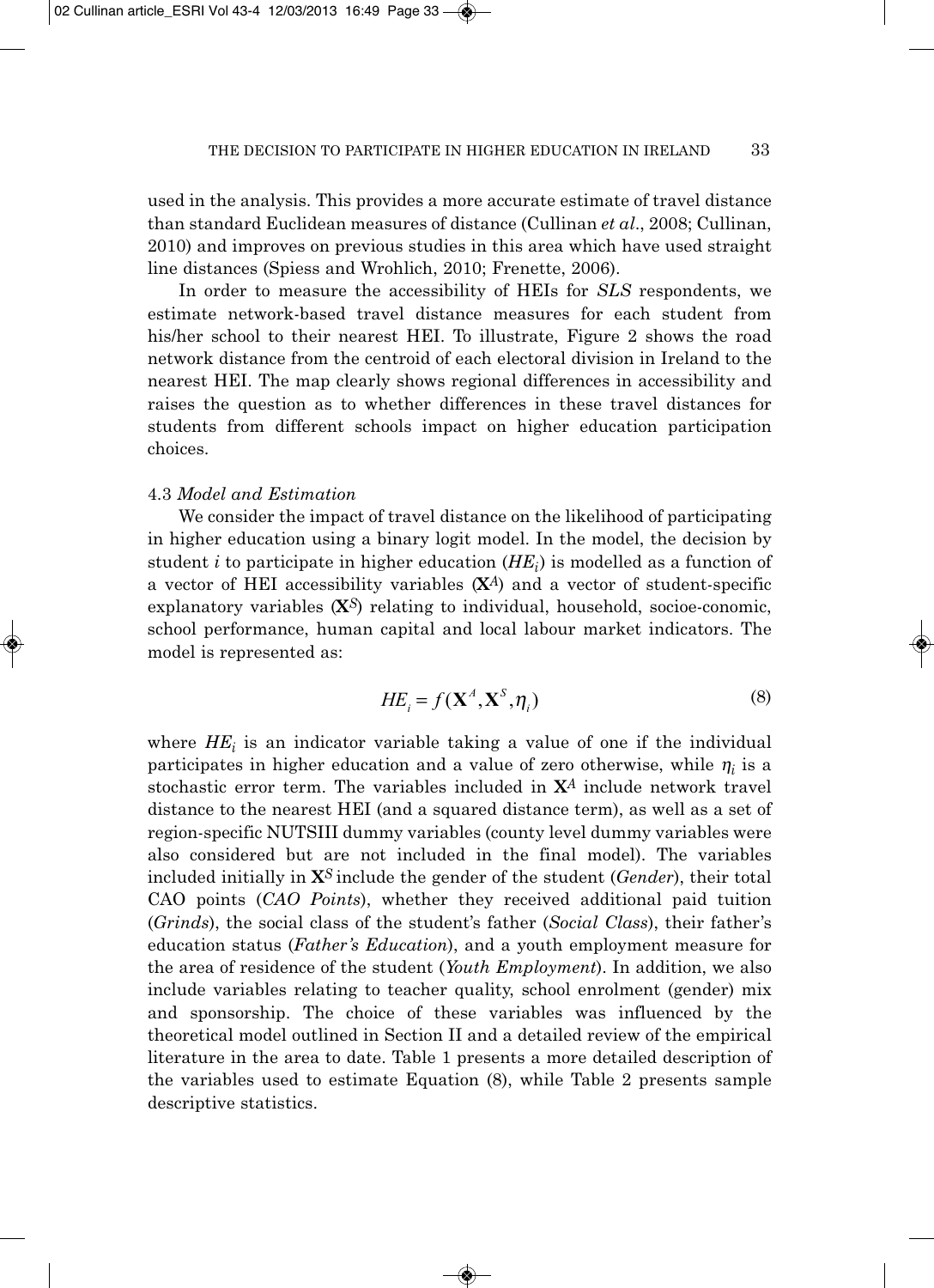

Figure 2: *Distance to Nearest Higher Education Institution*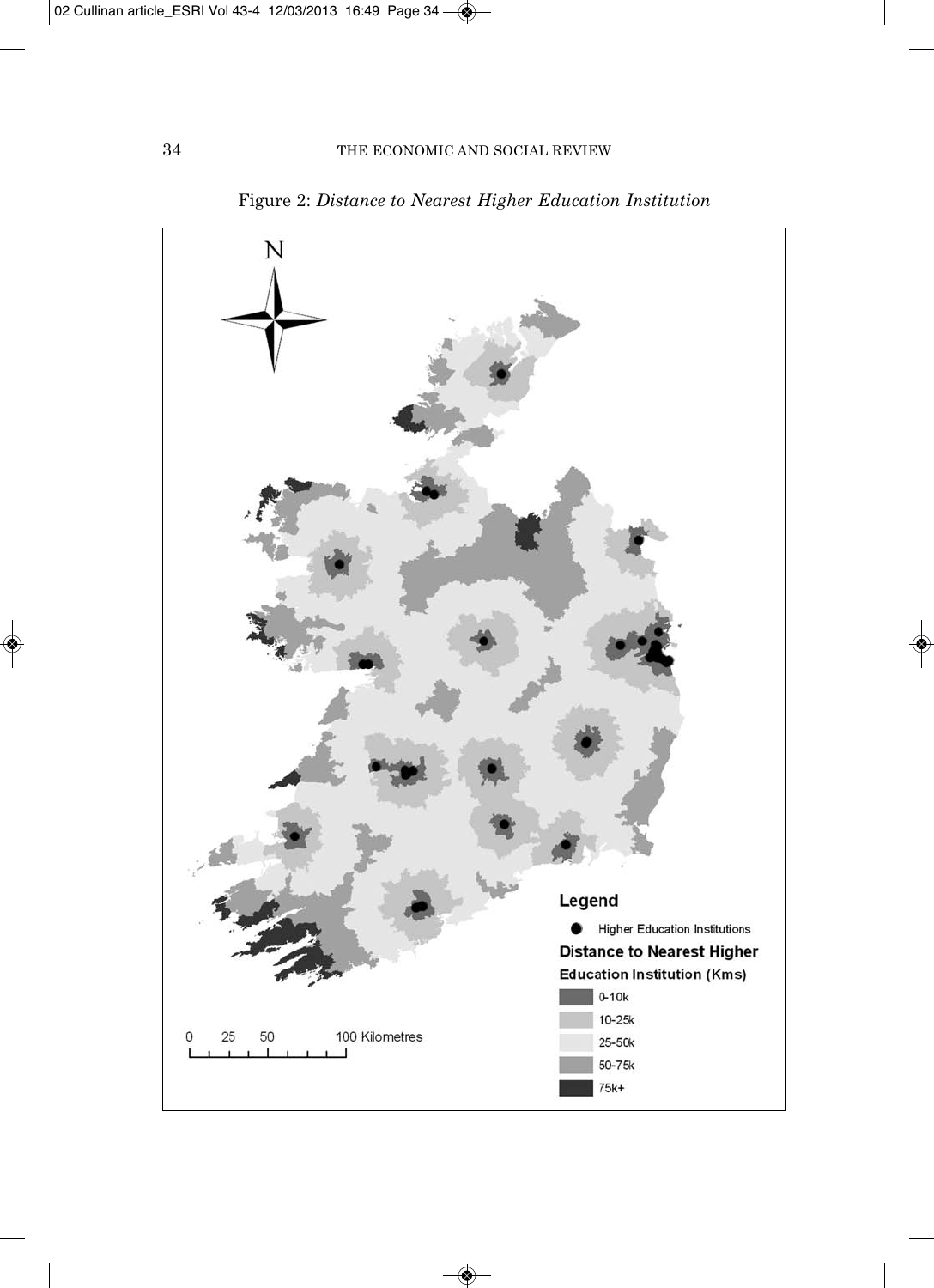| Variable                    | Type         | Description                                                                                                                                                                                                                  |
|-----------------------------|--------------|------------------------------------------------------------------------------------------------------------------------------------------------------------------------------------------------------------------------------|
| Spatial Variables           |              |                                                                                                                                                                                                                              |
| Minimum Distance            | Continuous   | Distance to nearest HEI (kms)                                                                                                                                                                                                |
| Minimum Distance<br>Squared | Continuous   | Square of distance to nearest HEI (kms)                                                                                                                                                                                      |
| Border                      | Indicator    | $1=$ Border region; $0 =$ Not Border region                                                                                                                                                                                  |
| Midlands                    | Indicator    | $1=$ Midlands region; $0 =$ Not Midlands region                                                                                                                                                                              |
| West                        | Indicator    | $1 =$ West region; $0 =$ Not West region                                                                                                                                                                                     |
| Dublin                      | Indicator    | $1 =$ Dublin region; $0 =$ Not Dublin region                                                                                                                                                                                 |
| Mid-East                    | Indicator    | $1 = Mid\text{-}East region$ ; $0 = Not Mid\text{-}East region$                                                                                                                                                              |
| Mid-West                    | Indicator    | $1 = Mid-West region$ ; $0 = Not Mid-West region$                                                                                                                                                                            |
| South-East                  | Indicator    | $1 =$ South-East region; $0 =$ Not South-East region                                                                                                                                                                         |
| South-West                  | Indicator    | $1 =$ South-West region; $0 =$ Not South-West                                                                                                                                                                                |
| Region                      |              |                                                                                                                                                                                                                              |
| Youth Employment            | Proportional | Proportion of individuals aged between 15-24 in<br>employment by region                                                                                                                                                      |
| Student Variables           |              |                                                                                                                                                                                                                              |
| Gender                      | Indicator    | Gender of respondent (Female = 1; Male = 0)                                                                                                                                                                                  |
| CAO Points                  | Continuous   | Total CAO points achieved by student                                                                                                                                                                                         |
| Grinds                      | Indicator    | 1= individual attended paid tuition grinds<br>during last year of upper secondary study;<br>$0 =$ individual did not attend paid tuition grinds<br>during last year of upper secondary study                                 |
| Socio-economic Variables    |              |                                                                                                                                                                                                                              |
| Social Class I              | Indicator    | Fathers' social class is higher or lower<br>professional = 1; Else = 0                                                                                                                                                       |
| Social Class II             | Indicator    | Fathers' social class is non-manual or skilled<br>manual = 1; $Else = 0$                                                                                                                                                     |
| Social Class III            | Indicator    | Fathers' social class is semi-skilled or unskilled<br>manual = 1; Else = $0$                                                                                                                                                 |
| <b>Father Education</b>     | Indicator    | Father went to higher education (Yes $= 1$ ;<br>$No = 0$                                                                                                                                                                     |
| School Variables            |              |                                                                                                                                                                                                                              |
| <b>Teacher Quality</b>      | Continuous   | Principal components analysis generated proxy<br>for teacher ability, based on student responses<br>to a variety of related questions e.g. ability to<br>control class and extent to which teachers<br>engaged with students |
| Enrolment Mix I             | Indicator    | Individual attended a mixed gender secondary<br>$\mathrm{school} = 1$ ; $\mathrm{Else} = 0$                                                                                                                                  |
| Enrolment Mix II            | Indicator    | Individual attended a female only secondary<br>$\mathrm{school} = 1$ ; $\mathrm{Else} = 0$                                                                                                                                   |
| Enrolment Mix III           | Indicator    | Individual attended a male only secondary<br>$\mathrm{school} = 1$ ; $\mathrm{Else} = 0$                                                                                                                                     |
| Sponsorship I               | Indicator    | Catholic sponsored school = 1; $Else = 0$                                                                                                                                                                                    |

Table 1: *Variable Descriptions*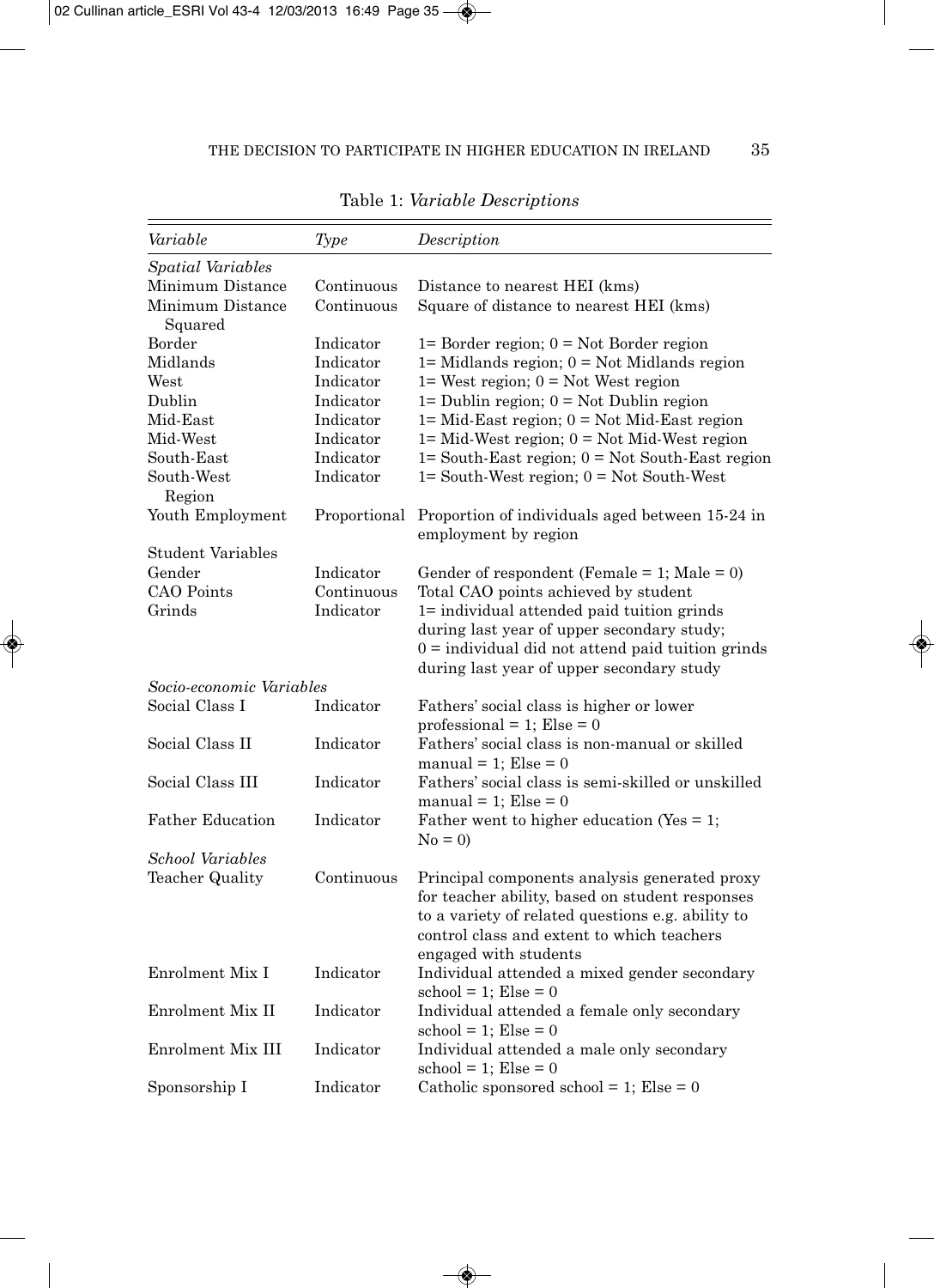| Variable        | Type      | Description                                                |
|-----------------|-----------|------------------------------------------------------------|
| Sponsorship II  | Indicator | Church of Ireland sponsored school $= 1$ ;<br>$E$ se = 0   |
| Sponsorship III | Indicator | Interdenominational sponsored school $= 1$ ;<br>$E$ se = 0 |
| Sponsorship IV  | Indicator | Other sponsored school = 1; Else = $0$                     |

Table 1: *Variable Descriptions (contd.)*

| Variable                | Those Not in Higher Education<br>Those In Higher Education |           |                |              |       |       |                |              |
|-------------------------|------------------------------------------------------------|-----------|----------------|--------------|-------|-------|----------------|--------------|
|                         | Mean                                                       | <i>SD</i> | Min            | Max          | Mean  | SD.   | Min            | Max          |
| Minimum Distance        | 16.88                                                      | 17.44     | $\theta$       | 65           | 17.5  | 19.09 | $\Omega$       | 77           |
| Border                  | 0.13                                                       | 0.34      | $\overline{0}$ | 1            | 0.125 | 0.33  | $\theta$       | $\mathbf{1}$ |
| Midlands                | 0.051                                                      | 0.22      | $\Omega$       | 1            | 0.06  | 0.23  | $\Omega$       | $\mathbf{1}$ |
| West                    | 0.10                                                       | 0.30      | $\overline{0}$ | 1            | 0.07  | 0.26  | $\theta$       | $\mathbf{1}$ |
| Dublin                  | 0.23                                                       | 0.42      | $\overline{0}$ | 1            | 0.26  | 0.44  | $\theta$       | $\mathbf{1}$ |
| Mid-East                | 0.07                                                       | 0.26      | $\Omega$       | 1            | 0.13  | 0.34  | $\Omega$       | 1            |
| Mid-West                | 0.13                                                       | 0.33      | $\overline{0}$ | 1            | 0.11  | 0.32  | $\overline{0}$ | $\mathbf{1}$ |
| South-East              | 0.09                                                       | 0.29      | $\Omega$       | 1            | 0.12  | 0.33  | $\Omega$       | $\mathbf{1}$ |
| South-West              | 0.18                                                       | 0.38      | $\overline{0}$ | 1            | 0.10  | 0.30  | $\overline{0}$ | $\mathbf{1}$ |
| Youth Employment        | 0.82                                                       | 0.03      | 0.75           | 0.86         | 0.81  |       | .034 0.75      | 0.86         |
| Gender                  | 0.40                                                       | 0.50      | $\mathbf{0}$   | $\mathbf{1}$ | 0.55  | 0.50  | $\Omega$       | 1            |
| CAO Points              | 223                                                        | 110       | 30             | 555          | 387   | 117   | 40             | 600          |
| Grinds                  | 0.35                                                       | 0.48      | $\Omega$       | 1            | 0.56  | 0.49  | $\theta$       | $\mathbf{1}$ |
| Social Class            | 1.96                                                       | 0.77      | 1              | 3            | 1.66  | 0.73  | $\mathbf{1}$   | 3            |
| <b>Father Education</b> | 3.12                                                       | 1.80      | 1              | 7            | 3.9   | 1.96  | $\mathbf{1}$   | 7            |
| Teacher Quality         | $-0.386$                                                   | 1.69      | $-4.46$        | 1.17         | 0.132 | 1.35  | $-4.46$        | 1.17         |
| Enrolment Mix I         | 0.73                                                       | 0.44      | $\theta$       | 1            | 0.59  | 0.49  | $\theta$       | $\mathbf{1}$ |
| Enrolment Mix II        | 0.12                                                       | 0.32      | $\overline{0}$ | 1            | 0.23  | 0.42  | $\theta$       | $\mathbf{1}$ |
| Enrolment Mix III       | 0.15                                                       | 0.35      | $\Omega$       | 1            | 0.18  | 0.38  | $\Omega$       | 1            |
| Sponsorship I           | 0.35                                                       | 0.48      | $\overline{0}$ | 1            | 0.54  | 0.50  | $\theta$       | 1            |
| Sponsorship II          | 0.03                                                       | 0.18      | $\overline{0}$ | 1            | 0.02  | 0.15  | $\theta$       | 1            |
| Sponsorship III         | 0.57                                                       | 0.49      | $\Omega$       | 1            | 0.41  | 0.49  | $\Omega$       | 1            |
| Sponsorship IV          | 0.05                                                       | 0.20      | $\overline{0}$ | 1            | 0.03  | 0.17  | $\Omega$       | $\mathbf{1}$ |
| Observations            |                                                            | 183       |                |              |       | 675   |                |              |

Table 2: *Sample Descriptive Statistics*

*Source:* Author's Calculations – *School Leaver's Survey*, (2007), *Quarterly National Household Survey* (2005, Q2).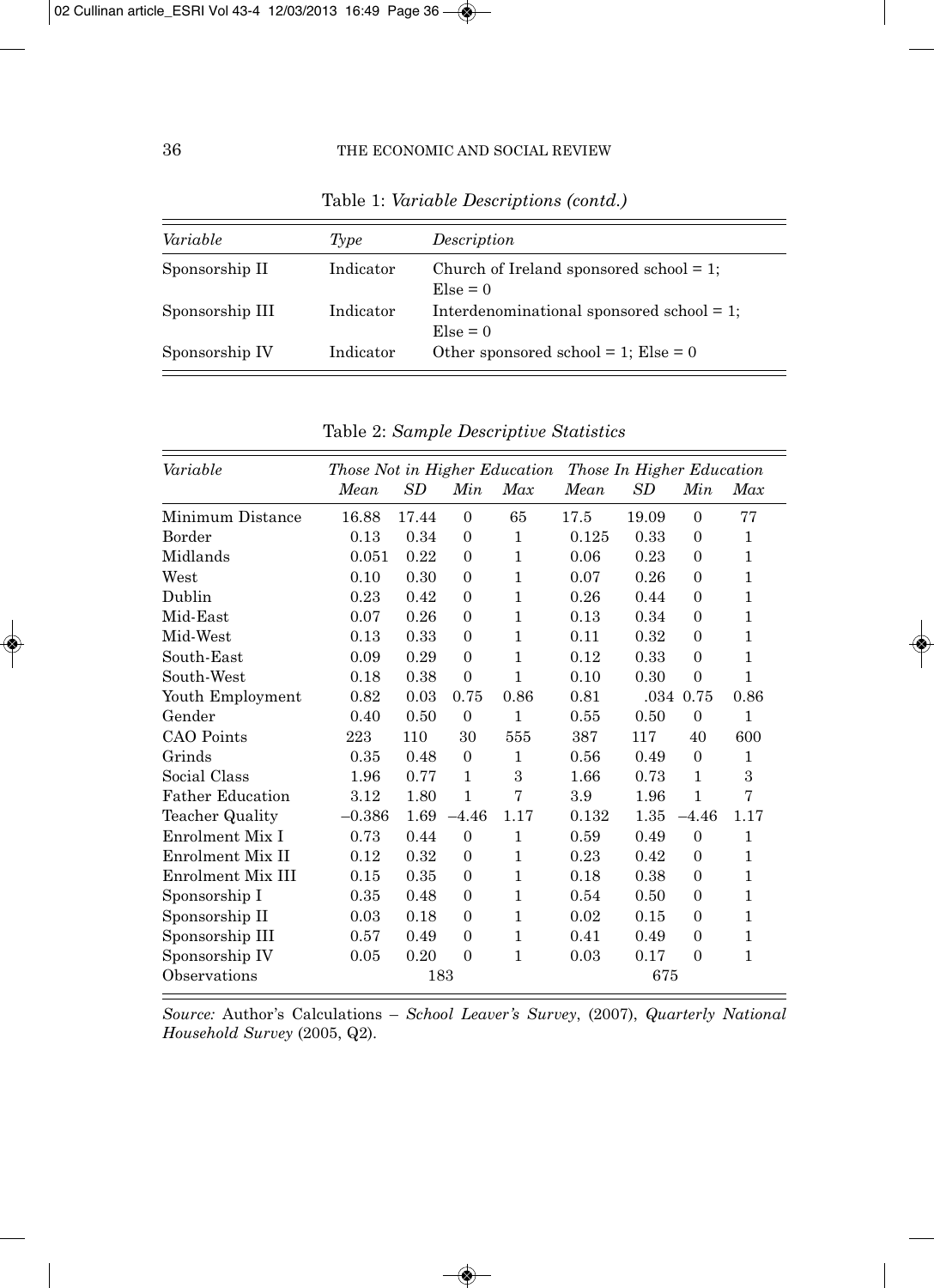Given the binary nature of the dependent variable, a logit model is estimated, defining  $P_i = P(HE_i = 1)$  as the probability that individual *i* proceeds to higher education after finishing secondary level schooling. Under the assumptions of the logit model  $P_i = \Lambda(X|\beta)$ , where  $\Lambda(.)$  represents the

logistic cumulative distribution function (i.e.  $\Lambda(\mathbf{X}^{\dagger}\boldsymbol{\beta}) = \frac{e^{\mathbf{X}^{\dagger}\boldsymbol{\beta}}}{\Lambda(\mathbf{X}^{\dagger}\boldsymbol{\beta})}$ ),  $\boldsymbol{\beta}$  is a vector  $\mathbf{X}'\boldsymbol{\beta} = \frac{\mathbf{C}}{1 - \mathbf{X}'}$ **X**  $\beta = \frac{c}{1 + e^X}$ β  $=\frac{e^{X'\beta}}{1+e^{X'\beta}}$ 1 *e*

of parameters and the vector **X** includes both **X***<sup>A</sup>* and **X***<sup>S</sup>*. Estimation provides  $\hat{\beta}$ , unbiased estimates of the model coefficients  $\beta$  and it can easily be shown that:

$$
\ln\left(\frac{P}{1-P}\right) = \text{logit}(P) = \mathbf{X}'\boldsymbol{\beta}
$$
\n(9)

This implies that the estimated probability of higher education participation,  $\hat{P_i}$ , can be estimated for each individual using  $\hat{\beta}$  and appropriate values for **X**. Given the multilevel nature of the dataset (i.e. there is a natural classification to the observations at a school level), the model is estimated using clustered standard errors. We also estimated a range of populationaveraged multilevel models using the generalised estimating equations method introduced by Liang and Zeger (1986), though the results and conclusions were not found to differ in any meaningful way across the alternative estimation approaches.

## V RESULTS

#### 5.1 *Model Results*

Table 3 presents results from the binary choice model of higher education participation estimated with clustered standard errors and sample weights. The dependent variable (*Higher Education*) is an indicator variable taking a value of 1 if the individual participates in higher education after leaving school and a value of 0 otherwise. The results are presented as estimated average marginal effects on the decision to participate in higher education and thus represent an estimate of the mean marginal effect for the population of school leavers.

At an overall level, the results in Table 3 suggest that minimum distance to a HEI does not have a statistically significant association with the decision to proceed to higher education after leaving school. While the estimated average marginal effect is negative, implying that participation decreases as distance increases, statistically it is not significantly different from zero at the usual levels of significance. This model also included a non-linear (squared)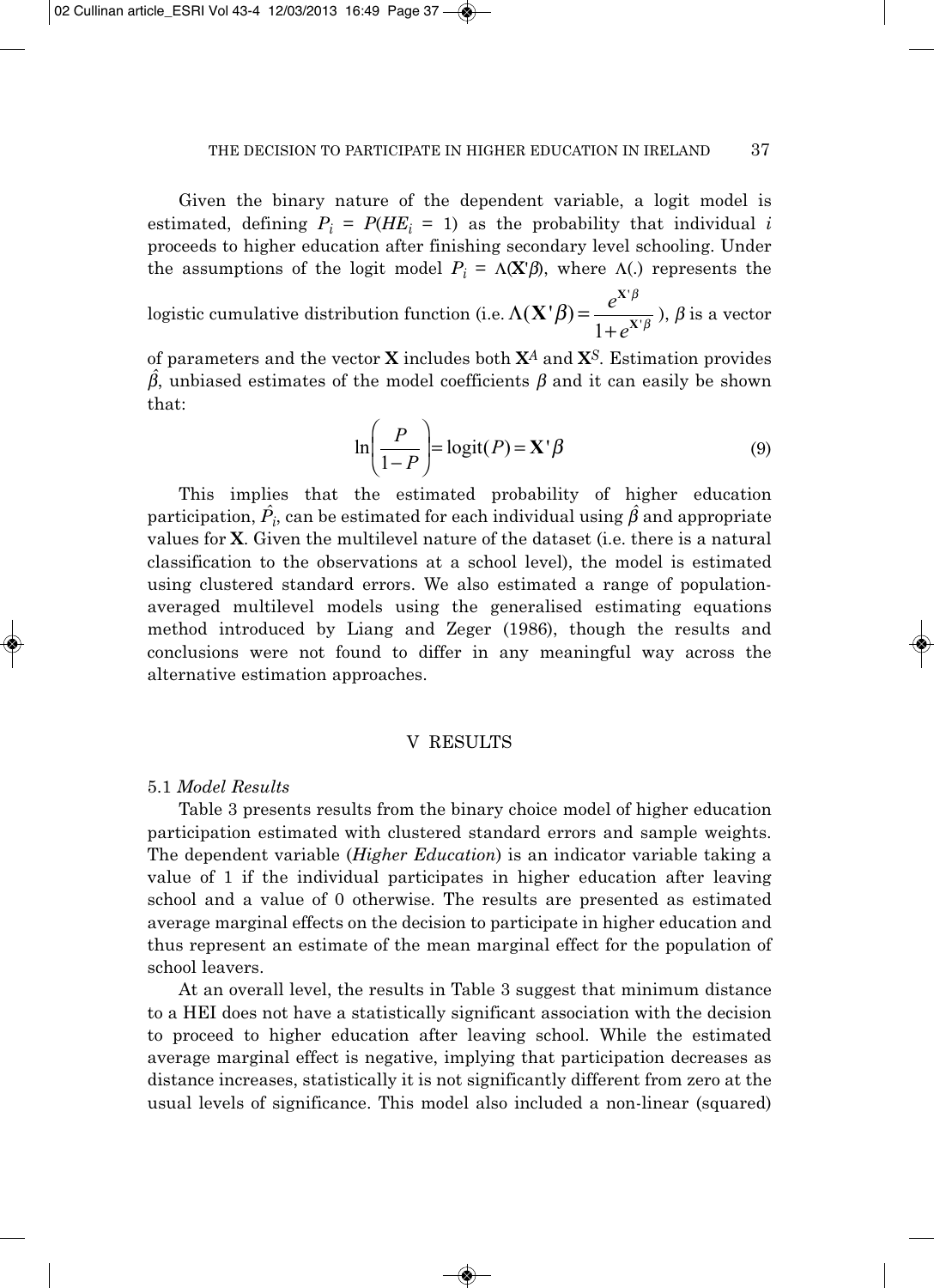| Variable               | dy/dx       | $\boldsymbol{z}$ |
|------------------------|-------------|------------------|
| Minimum Distance       | $-0.0013$   | (1.45)           |
| Midlands               | $-0.0990*$  | (1.75)           |
| West                   | 0.0070      | (0.12)           |
| Dublin                 | $-0.0089$   | (0.19)           |
| Mid-East               | $-0.0840*$  | (1.96)           |
| Mid-West               | $-0.0120$   | (0.23)           |
| South-East             | $-0.0300$   | (0.76)           |
| South-West             | 0.0018      | (0.04)           |
| Youth Employment       | $-0.9040$   | (1.2)            |
| Gender                 | $-0.0014$   | (0.03)           |
| CAO Points             | $0.0013***$ | (17.23)          |
| Grinds                 | $0.0492**$  | (2.24)           |
| Social Class II        | $-0.0354$   | (1.46)           |
| Social Class III       | $-0.0716**$ | (2.46)           |
| Teacher Quality        | $0.0173**$  | (2.53)           |
| Enrolment II           | $-0.0078$   | (0.17)           |
| Enrolment III          | $-0.0103$   | (0.28)           |
| Sponsorship II         | $-0.0809$   | (0.89)           |
| Sponsorship III        | $-0.0420$   | (1.38)           |
| Sponsorship IV         | $0.1190**$  | (1.98)           |
| <i>Statistics</i>      |             |                  |
| Wald $\chi^2$          | 179.23      |                  |
| Prob > $\chi^2$        |             | 0.0000           |
| Pseudo $R2$            |             | 0.3864           |
| Number of Observations | 858         |                  |

Table 3: *Estimated Marginal Effects: Binary Logit Model with Clustered Standard Errors and Sample Weights*

*Notes:* The dependent variable (*Higher Education*) is an indicator variable taking a value of 0 if the individual does not participate in higher education and a value of 1 if (s)he does. The model is a logit model with clustered standard errors and sample weights and the table reports the average marginal effects. Absolute values of z statistics are presented in parentheses. \*\*\* denotes significant at 1 per cent, \*\* denotes significant at 5 per cent, and \* denotes significant at 10 per cent.

term for distance. However, this is not reported in the estimated marginal effects in Table 3 with only the total marginal effect of distance included as is best practice.13 (The model was also estimated including a linear distance term only and again was not found to be statistically different from zero.) Overall the results suggests that distance does not impact on participation on average though, as discussed below, the impact of distance may vary across different groups. In terms of the other spatial variables, there is evidence of

<sup>13</sup> See Ai and Norton (2003) for a detailed discussion.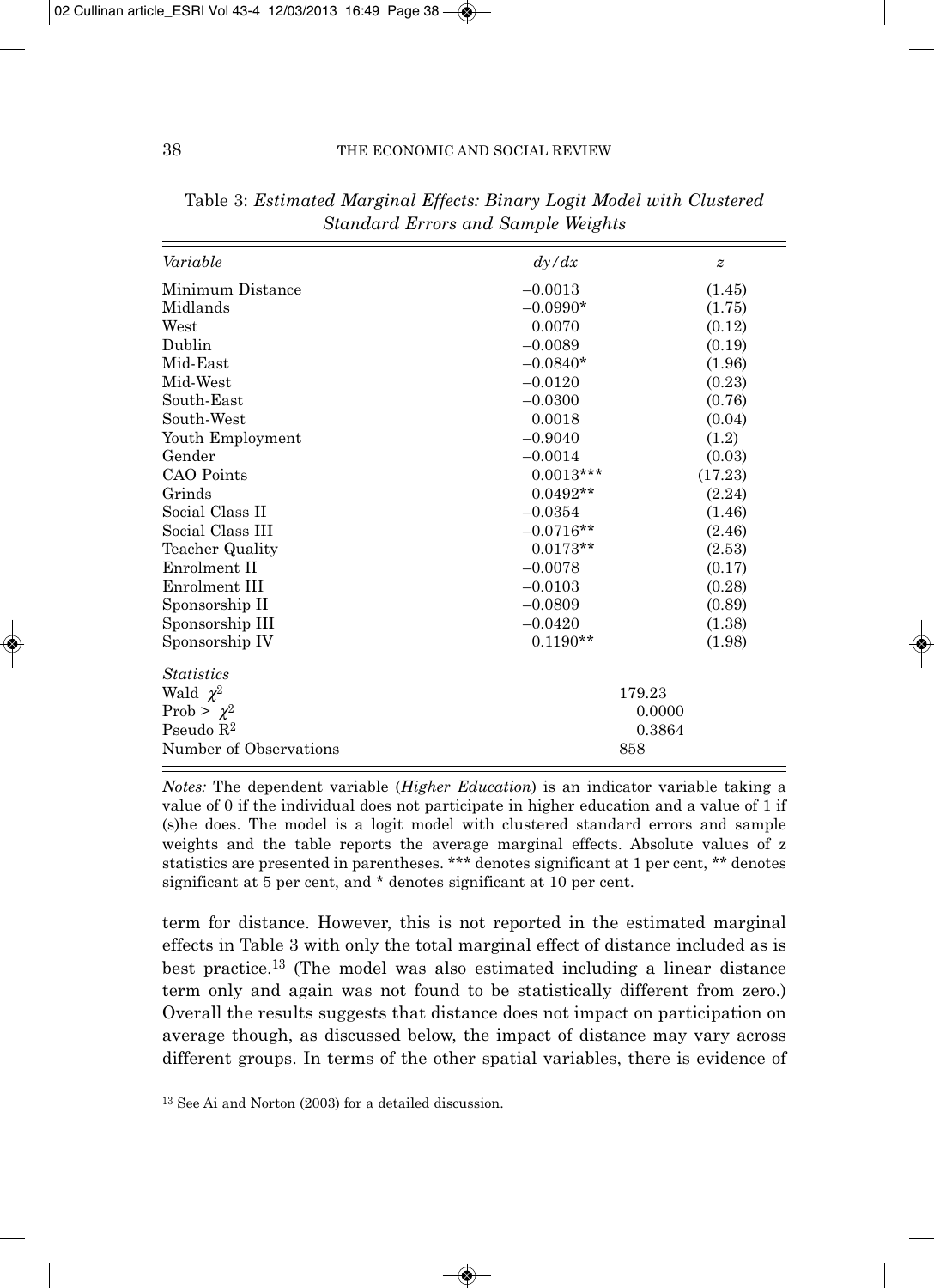some differences in participation across regions, while the youth employment rate is not found to be statistically significantly different from zero.

For the individual-level variables considered, a student's exam performance in secondary school is found to have a strong and statistically significant association with participation, with a 13 per cent increase in the likelihood of participation for an extra 100 CAO points.14 Gender is not found to be statistically significantly associated with progression to higher education, though we do find that students who attended paid tuition grinds during their last year of upper secondary school are more likely to proceed to higher education. However, it is worth noting that students who seek extra paid tuition may be more academically motivated and more likely to proceed to higher education, even in the absence of these extra classes.

The results in Table 3 also suggest a strong social gradient in higher education participation rates and support findings from previous Irish studies. Students whose fathers' social class is classified as non-manual or skilled manual are 3.5 per cent less likely to participate on average when compared to students whose father is classified as higher or lower professional, though this result is not statistically significant. The estimated differential is 7.2 per cent on average for school leavers from semi-skilled or unskilled manual households when compared to the highest social group and is statistically different from zero. Although not included in the model presented in Table 3 due to multicollinearity issues, similar differences were also found when students are compared on the basis of whether or not their father had participated in third level education.15

In terms of school-related variables, the results in Table 3 suggest that teacher quality has a positive and statistically significant association with higher education participation. This suggests that even when controlling for variables such as ability and social class, factors such as the capacity of the secondary level teacher to keep order in class and the encouragement the student received from their upper secondary teachers, can help positively influence the probability of an individual progressing to higher education. They also suggest that the gender mix of a student's school is not an important determining factor, while there are no statistically significant differences in progression between Catholic, Church of Ireland and interdenominational schools, once spatial, individual and socio-economic factors are accounted for.

<sup>14</sup> We found no evidence of a non-linear effect of CAO points on participation.

<sup>15</sup> Studies such as Black *et al*. (2005) have found that maternal education level may be more important than paternal education in educational outcomes and so we also estimated our models with mother's education as a covariate in place of father's education. However, this variable was not found to be statistically significant and was therefore not included in the final model.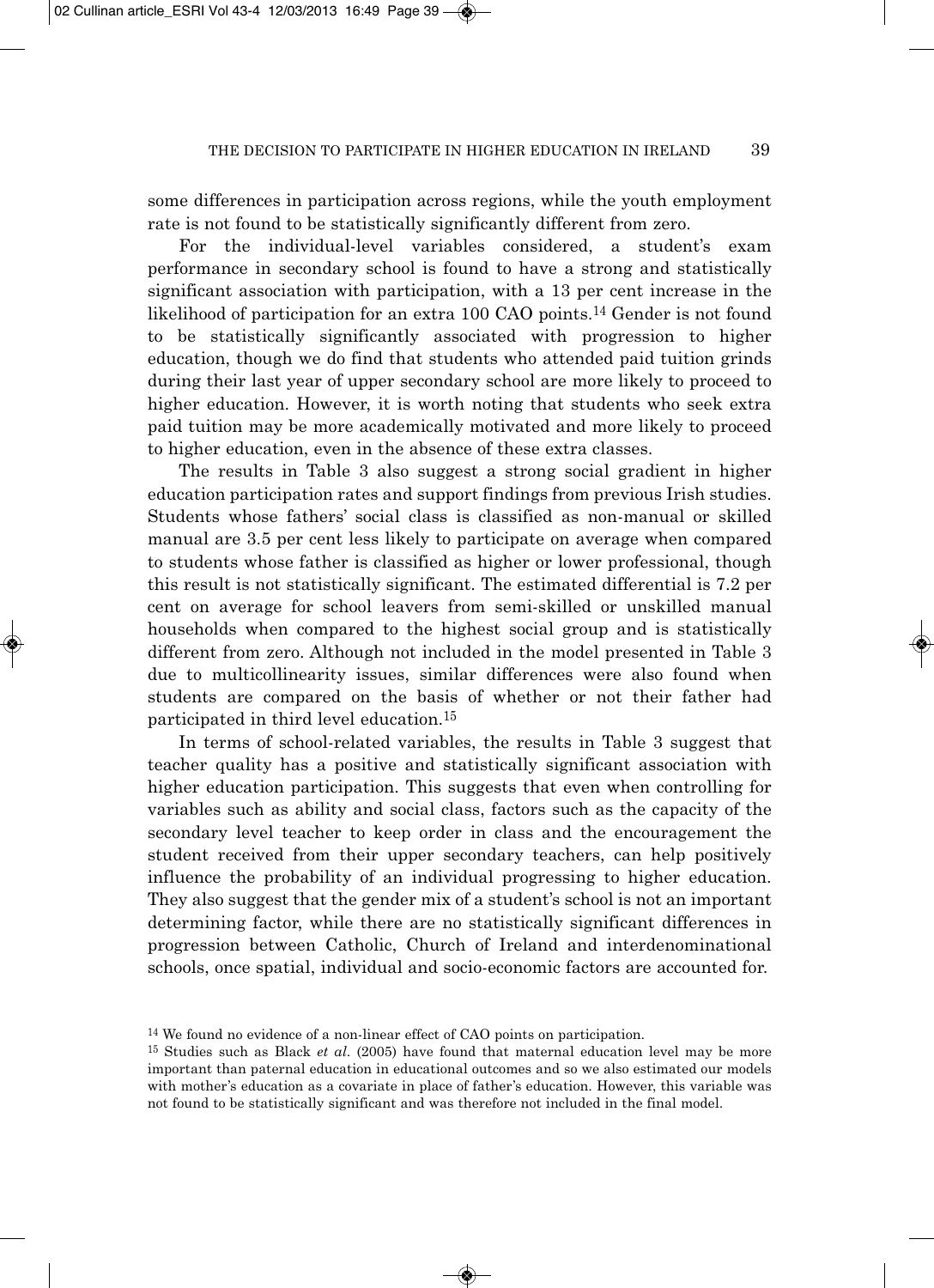#### 5.2 *Distance Effects and Social Class*

While the results in the previous section suggest that travel distance to HEIs does not influence the participation decision on average, they do not address the fact that there may be heterogeneity in the impact of distance across different groups. Since greater travel distances are likely to lead to higher costs of education, the impact of distance on participation may be more pronounced for those on lower incomes and/or those facing more significant credit constraints. As the *SLS* dataset does not include data on household income, we estimated additional models which included interaction terms between travel distance and social class, in order to consider the differential impact of distance across these groups. The estimated average marginal effects of travel distance for the three social classes from the preferred version of this model are presented in Table 4. They suggest that the average marginal effect of distance is very similar for social classes I and II, but increases in magnitude (absolute value) for the lowest social class. While the estimated effect is not statistically significantly different from zero for social classes I and II, for those school leavers in social class III, the estimated average marginal effect of distance is negative and statistically significantly different from zero. This is in contrast to the estimated average marginal effect for the full sample presented in Table 3 and implies that travel distance to a HEI has a differential impact on the probability of participating in higher education for those in different social classes in Ireland. It also supports the contention that travel distance is a greater deterrent in entering third level education for those in lower social classes.

| Social Class | dy/dx       | z      |
|--------------|-------------|--------|
|              | $-0.0009$   | (0.85) |
| 2            | $-0.0009$   | (0.75) |
| 3            | $-0.0027**$ | (2.18) |

Table 4: *Estimated Marginal Effect of Distance by Social Class* 

*Notes:* The dependent variable (*Higher Education*) is an indicator variable taking a value of 0 if the individual does not participate in higher education and a value of 1 if (s)he does. The model is a logit model with clustered standard errors and sample weights and the table reports the marginal effect of distance by social class. Absolute values of z statistics are presented in parentheses. \*\*\* denotes significant at 1 per cent, \*\* denotes significant at 5 per cent, and \* denotes significant at 10 per cent.

While this finding is useful from an analytical perspective, the results in Table 4 should again be considered as the average marginal effect across each of the three groups. A more informative analysis can be provided by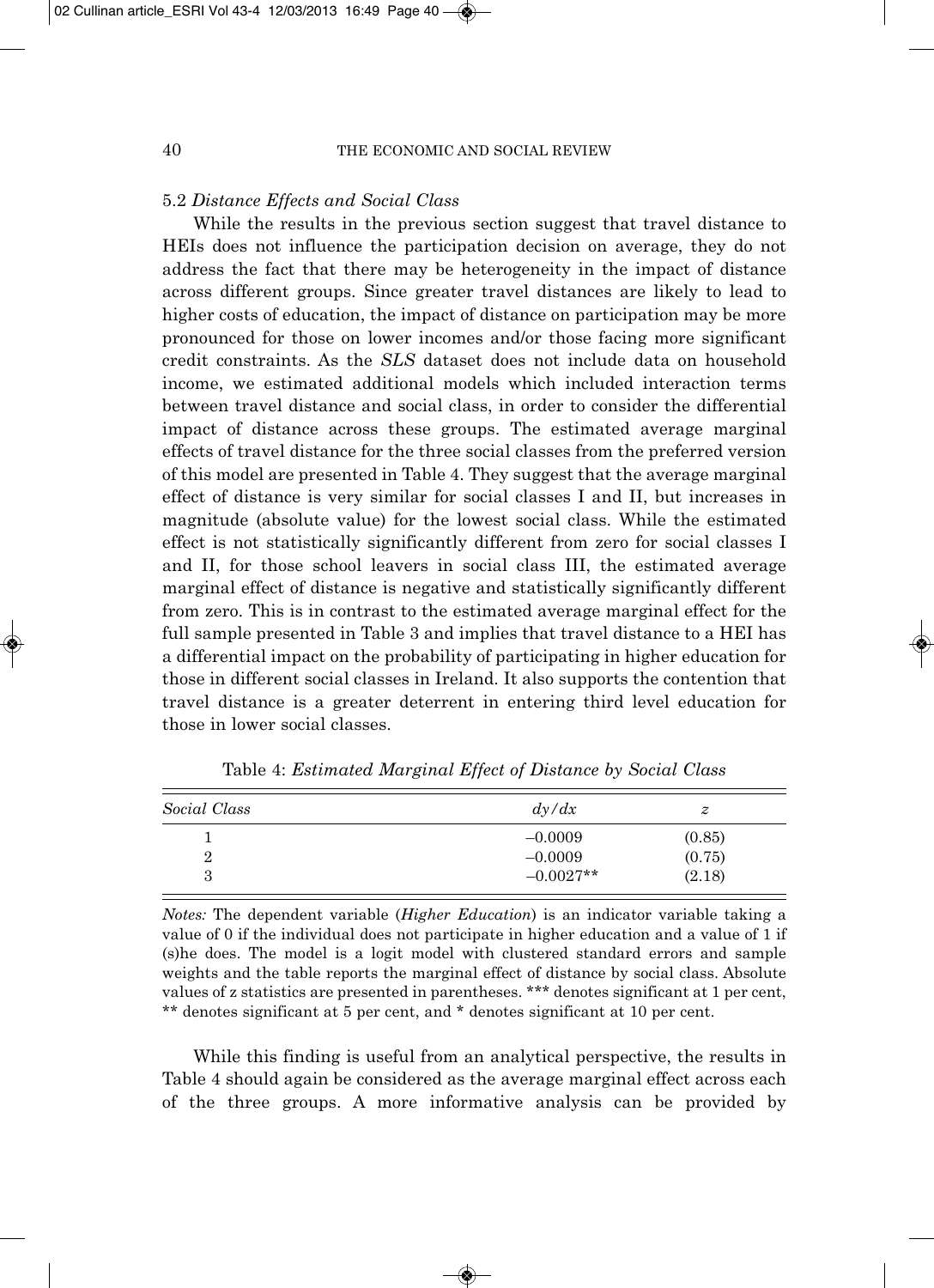considering the impact on participation rates as both social class and travel distance are allowed to vary. For example, Table 5 presents the estimated difference in higher education participation probabilities for students from social class I and social class III at a range of different travel distances to nearest HEI. It is notable that each of the coefficients are positive, indicating that those from social class I have a higher probability of participating in higher education than those from social class III, across all travel distances. For two school leavers living 10 kilometres from the nearest HEI, the probability of progression to higher education is 5.8 per cent higher for an individual from social class I than for an otherwise similar individual from social class III. This differential increases with distance, such that the estimated difference is 10.1 per cent at 30 kilometres and 12.5 per cent at 50 kilometres. These results are illustrated in Figure 3 which clearly captures this increasing differential. It presents the difference in higher education participation probability as distance to HEI increases, alongside upper and lower confidence interval curves. It also includes a dotted vertical line at a distance of 24 kilometres, representing the cut-off distance for the statefunded non-adjacent maintenance grant at the time our sample was making the decision to enter higher education. The purpose of this line is to investigate whether there is a structural break in the probability difference when this form of financial aid is applied. As can be seen in Figure 3, this does not seem to be the case.

## Figure 3: *Estimated Difference in Higher Education Participation Probability by Social Class and Distance*

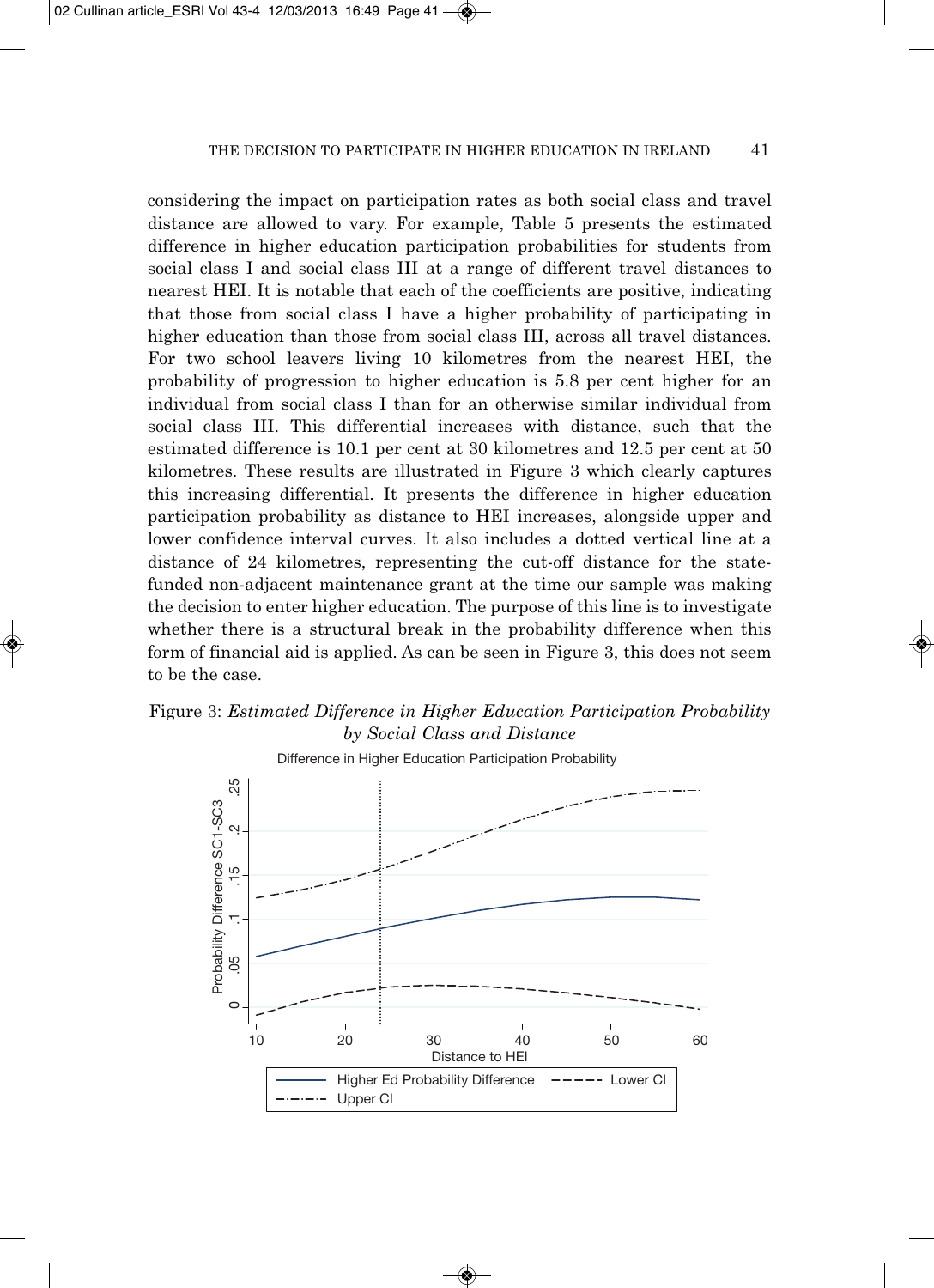| Distance (Kilometres) | Coefficient | $\boldsymbol{z}$ |  |
|-----------------------|-------------|------------------|--|
| 10                    | $0.0577*$   | (1.7)            |  |
| 15                    | $0.0690**$  | (2.14)           |  |
| 20                    | $0.0807**$  | (2.47)           |  |
| 25                    | $0.0914***$ | (2.62)           |  |
| 30                    | $0.1010***$ | (2.60)           |  |
| 35                    | $0.1010***$ | (2.51)           |  |
| 40                    | $0.1170*$   | (2.39)           |  |
| 45                    | $0.1220**$  | (2.26)           |  |
| 50                    | $0.1250**$  | (2.15)           |  |
| 55                    | $0.1250**$  | (2.04)           |  |
| 60                    | $0.1220*$   | (1.93)           |  |

Table 5: *Estimated Difference in Higher Education Participation Probabilities for Social Classes I and III by Distance* 

*Notes:* The table reports the difference in higher education participation probabilities between social class I and social class III by distance. Absolute values of z statistics are presented in parentheses. \*\*\* denotes significant at 1 per cent, \*\* denotes significant at 5 per cent, and \* denotes significant at 10 per cent.

Table 6 provides additional analysis of the difference in participation probabilities across social class and distance, this time with a view to exploring the reasons behind the divergence. It shows the difference in higher education participation probabilities between social class I and social class III while travel distances increase, for different levels of CAO points. While the previous results presented assumed that CAO points was held constant at its mean, it may be the case that the spatial differences in participation probabilities between school leavers of different social classes can also be explained in part by different levels of student ability. For instance, it may be the case that two otherwise similar school leavers, one from a higher social class with high ability and the other from a lower social class with high ability, may not have significantly different participation probabilities, regardless of distance to HEI. However, for the same students both living far away from a HEI and of low ability, distance to HEI may have a more influential role in the participation decision.

To investigate this, Table 6 presents the probability difference between school leavers from social class I and III for CAO points levels of 300, 400 and 500 points at increasing distances to HEI. The results show that those from social class I do have a higher probability of participating in higher education across all levels of CAO points and this difference increases with distance as before. Interestingly, however, they also indicate that this gap varies considerably at different levels of CAO points. For instance, a school leaver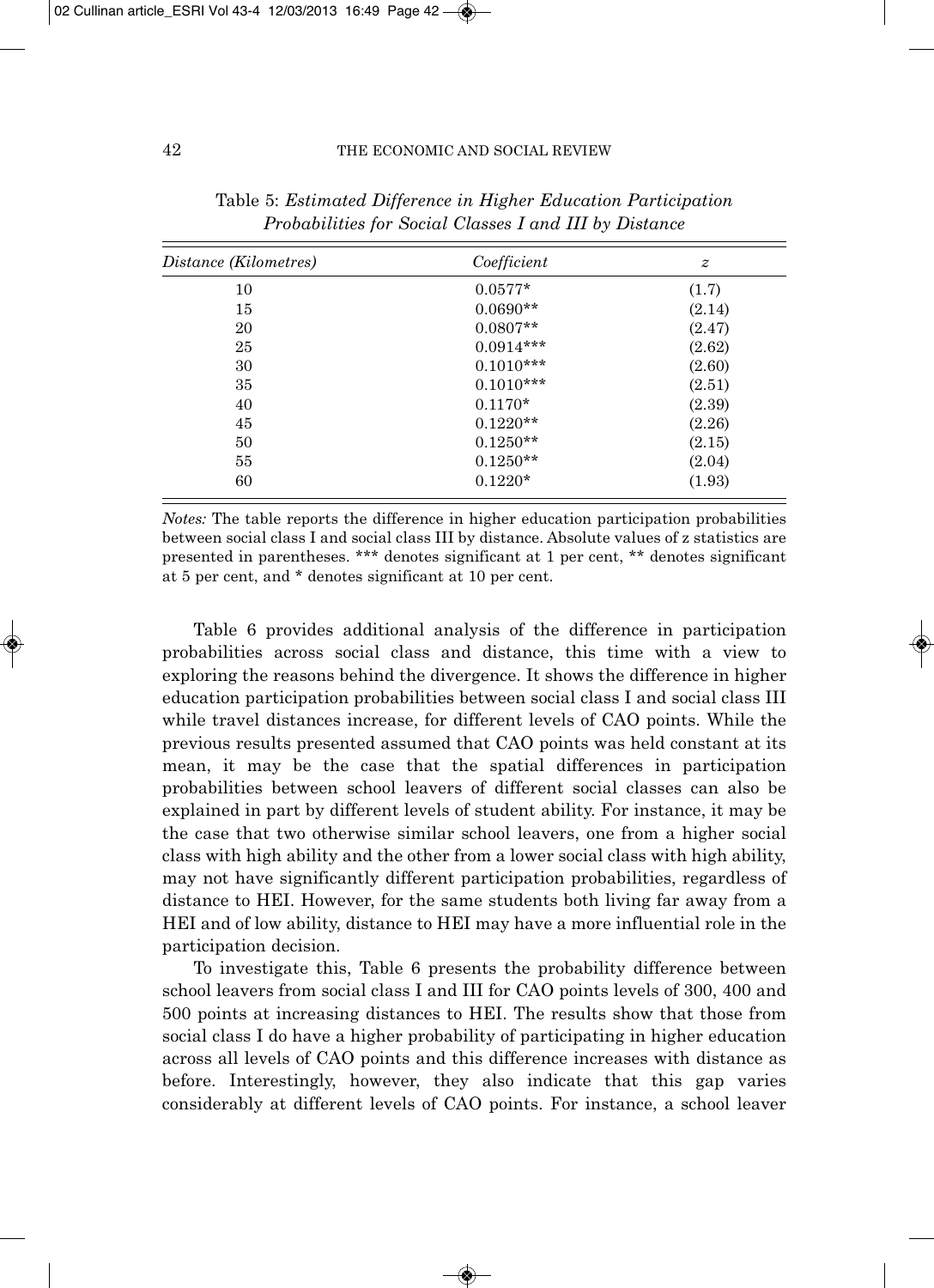| Distance                 | 300 CAO Points |                  | 400 CAO Points |                  | 500 CAO Points |                  |  |
|--------------------------|----------------|------------------|----------------|------------------|----------------|------------------|--|
| (Kilometres) Coefficient |                | $\boldsymbol{z}$ | Coefficient    | $\boldsymbol{z}$ | Coefficient    | $\boldsymbol{z}$ |  |
| 10                       | $0.089*$       | (1.68)           | 0.038          | (1.58)           | 0.012          | (1.47)           |  |
| 15                       | $0.110**$      | (2.11)           | $0.050**$      | (1.96)           | 0.016          | (1.76)           |  |
| 20                       | $0.130**$      | (2.44)           | $0.061**$      | (2.20)           | $0.020*$       | (1.94)           |  |
| 25                       | $0.150*$       | (2.59)           | $0.071**$      | (2.31)           | $0.024**$      | (2.02)           |  |
| 30                       | $0.165*$       | (2.59)           | $0.079**$      | (2.31)           | $0.027**$      | (2.01)           |  |
| 35                       | $0.177**$      | (2.50)           | $0.084**$      | (2.24)           | $0.028**$      | (1.96)           |  |
| 40                       | $0.185**$      | (2.37)           | $0.086**$      | (2.14)           | $0.029*$       | (1.88)           |  |
| 45                       | $0.188**$      | (2.24)           | $0.83**$       | (2.00)           | $0.027*$       | (1.78)           |  |
| 50                       | $0.184**$      | (2.09)           | $0.078*$       | (1.84)           | $0.025*$       | (1.64)           |  |
| 55                       | $0.173*$       | (1.91)           | $0.069*$       | (1.66)           | 0.022          | (1.49)           |  |
| 60                       | $0.156*$       | (1.69)           | 0.058          | (1.45)           | 0.018          | (1.31)           |  |

Table 6: *Estimated Difference in Higher Education Participation Probabilities for Social Classes I and III by Distance and CAO Points*

*Notes:* The table reports the difference in higher education participation probabilities between social class I and social class III by distance for different levels of CAO points achieved. Absolute values of z statistics are presented in parentheses. \*\*\* denotes significant at 1 per cent, \*\* denotes significant at 5 per cent, and \* denotes significant at 10 per cent.

from social class I who attained 300 CAO points and lives 40 kilometres from a HEI is 19 per cent more likely to participate in higher education compared to an individual with the same points and travel distance but from social class III. However, a school leaver from the higher social class at the same distance has only a 3 per cent higher probability of participation when compared to a school leaver from the lower social class if they both have 500 CAO points. This pattern is consistent across all distances with the participation probability difference smaller for those with higher CAO points.

#### 5.3 *Caveats*

In considering the results and findings of this paper, a number of caveats should be borne in mind. First, the analysis presented is based on a crosssectional survey of school leavers, two years after they left school. As with all cross-sectional data, caution is, therefore, required in attributing causality when factors are measured at the same time-point. However, care is taken to consider variables which are least logically, if not temporally, prior to the outcome in focus. For example, father's social class is likely to be relatively stable over time, so we can regard this background factor as influencing higher education decision making. On the other hand, variables relating to teacher quality and grinds may be subject to endogeneity biases.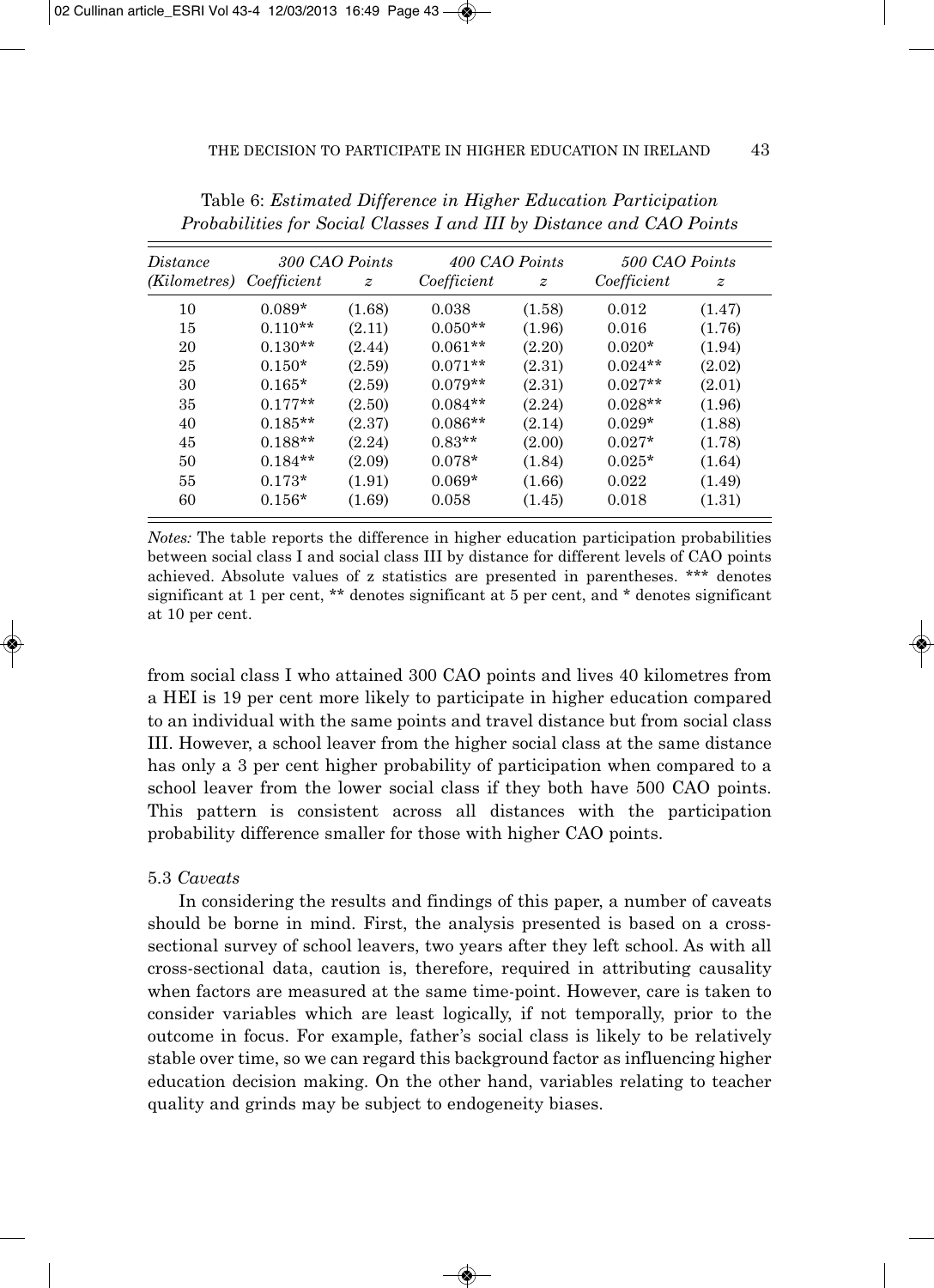A second issue of note concerns the fact that this paper is based solely on entry to higher education institutions in the Republic of Ireland. Second-level students, particularly those residing in border counties, are likely to also consider Northern Ireland institutions in their post-school decision making. In common with the body of research on higher education entry over time (stemming from Clancy's work in the 1980s and more recently O'Connell *et al*. (2006)), this paper is unable to fully address the potential influence of accessibility of Northern Ireland institutions in shaping school leaver's decisions.16 However, in order to test the robustness of our results to this issue, we also estimated our models using sub-samples of our data which excluded students from the Border region. While this reduced the sample sizes in our estimations, it did not materially impact on the overall findings and our key conclusions. These results are available from the authors on request.

Although this paper considers the impact of accessibility on the decision to proceed to higher education, it does not take account of the fact that there is considerable heterogeneity in relation to the type and quality of HEIs in Ireland. While our results show that travel distance undoubtedly has an influence on the "quantity" of higher education demanded by certain groups, it may also influence the "quality" of higher education pursued. For example, differential travel distances to universities and IoTs may lead to school leavers substituting between different types of institutions. While these effects are important, they are beyond the scope of this paper and are under consideration in parallel research. It is also the case that while this research is concerned with whether travel distance influences the decision to participate in higher education, the results do not explicitly control for school leavers who made a decision to participate in higher education (taking account of distance), but did not achieve sufficient grades to attend. The number of such individuals within the *SLS* sample was, however, relatively small (5 in total), and re-estimations of our models excluding these individuals from the sample did not lead to any significant changes to our results or conclusions.

A final point to bear in mind when considering our results concerns the choice of accessibility measure used. While accessibility measures based on travel time, as opposed to travel distance, may well be preferable in this context, accurate and reliable data in relation to average travel speeds across different road types in Ireland for students is unfortunately currently not available, implying that significant errors in estimating travel times for students are likely. For this reason, we follow previous studies in Ireland (Cullinan, 2011; Cullinan *et al*., 2011; 2012) and use travel distance in our

<sup>16</sup> Information on entry to Northern Ireland higher education institutions is not collected in the *SLS*.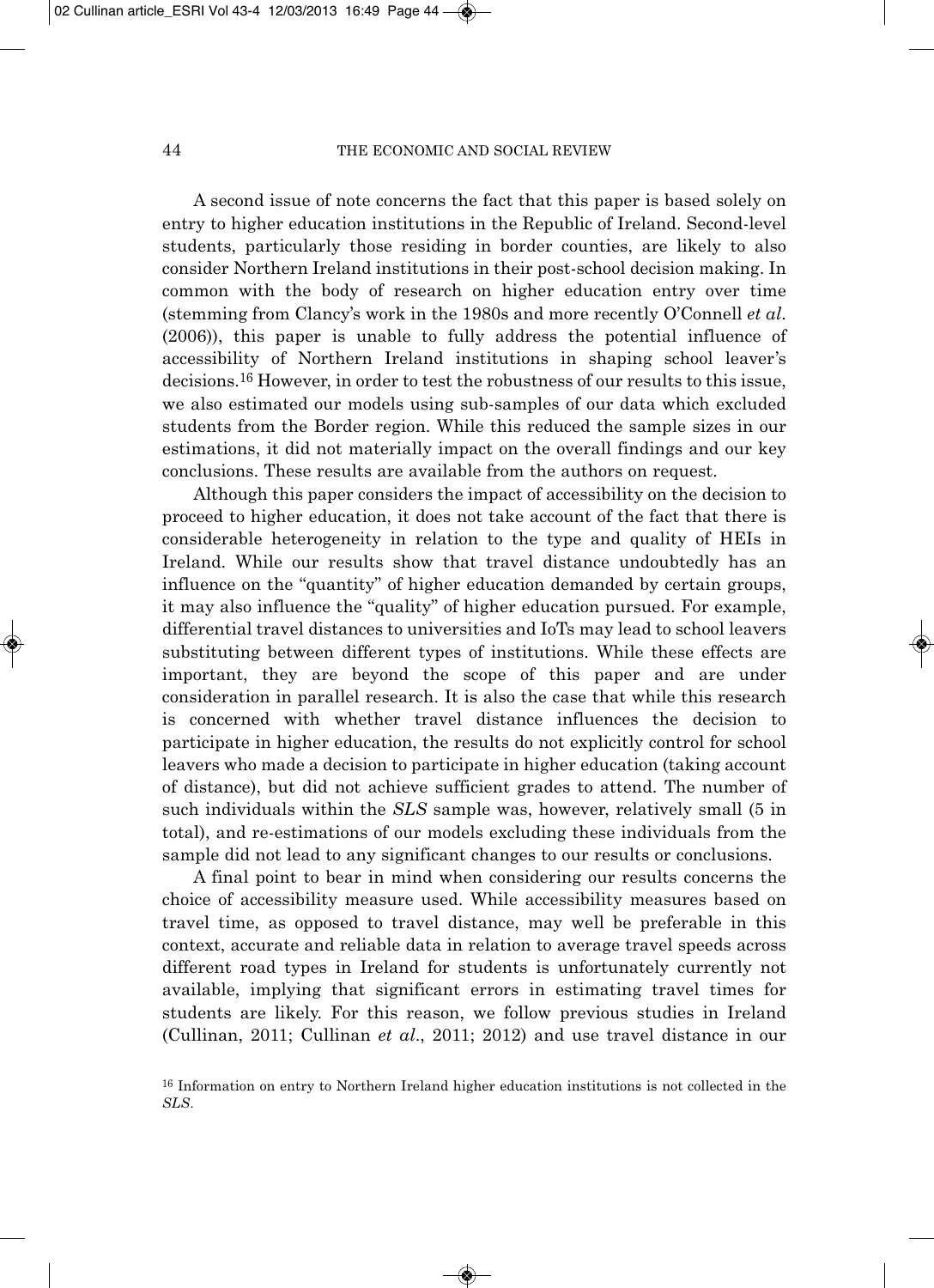analysis. Furthermore, we do not have appropriate data on the availability of public transport for students, which might well be an important contributing factor in any participation decision based on travel distance and time, but do include county and region dummy variables in our models to partially account for this. Finally, while distance to nearest HEI has been used in a number of previous studies to model geographic accessibility, other measures, including system-wide accessibility measures and number of HEIs within a set of given distances, could be also used. These alternative measures were considered and used to confirm the robustness of our results and details are available from the authors on request.

## VI CONCLUSION

Ireland, like other countries, has seen persistent social inequality in higher education participation, despite a context of large-scale expansion in higher education places. What is perhaps distinct in the Irish context is a rapid increase since the 1980s in the higher education participation levels of the sons and daughters of farmers. These trends have been argued to reflect a decline in inheritance opportunities, along with eligibility for state subsidies through higher education grants. The trends also reflect the growth in places in IoTs over time, with these institutions providing more geographically spread higher education opportunities than the universities (McCoy and Smyth, 2011). Despite the potentially important role of accessibility and regional availability of higher education in understanding entry patterns among different social groups, the issue has received scant attention in the Irish context. Research attention to date has instead focused on the role of broader socio-cultural, economic and educational processes in shaping the higher education decisions of different social groups.

Using nationally representative data from the *School Leavers' Survey*, 2007, this paper assesses the role of geographic accessibility in the higher education decisions of college-ready school leavers of differing social back grounds. While travel distance does not emerge as significant in influencing higher education participation on average, the results clearly show that such accessibility is significant in the higher education entry rates of school leavers from lower social classes, particularly those performing less well in the Leaving Certificate examination. While this finding has some parallels in international research (Frenette, 2006), we suggest there are some distinct processes underlying it in the Irish context. Earlier research has shown there are significant costs attached to higher education participation, particularly where such participation necessitates living away from the parental home. For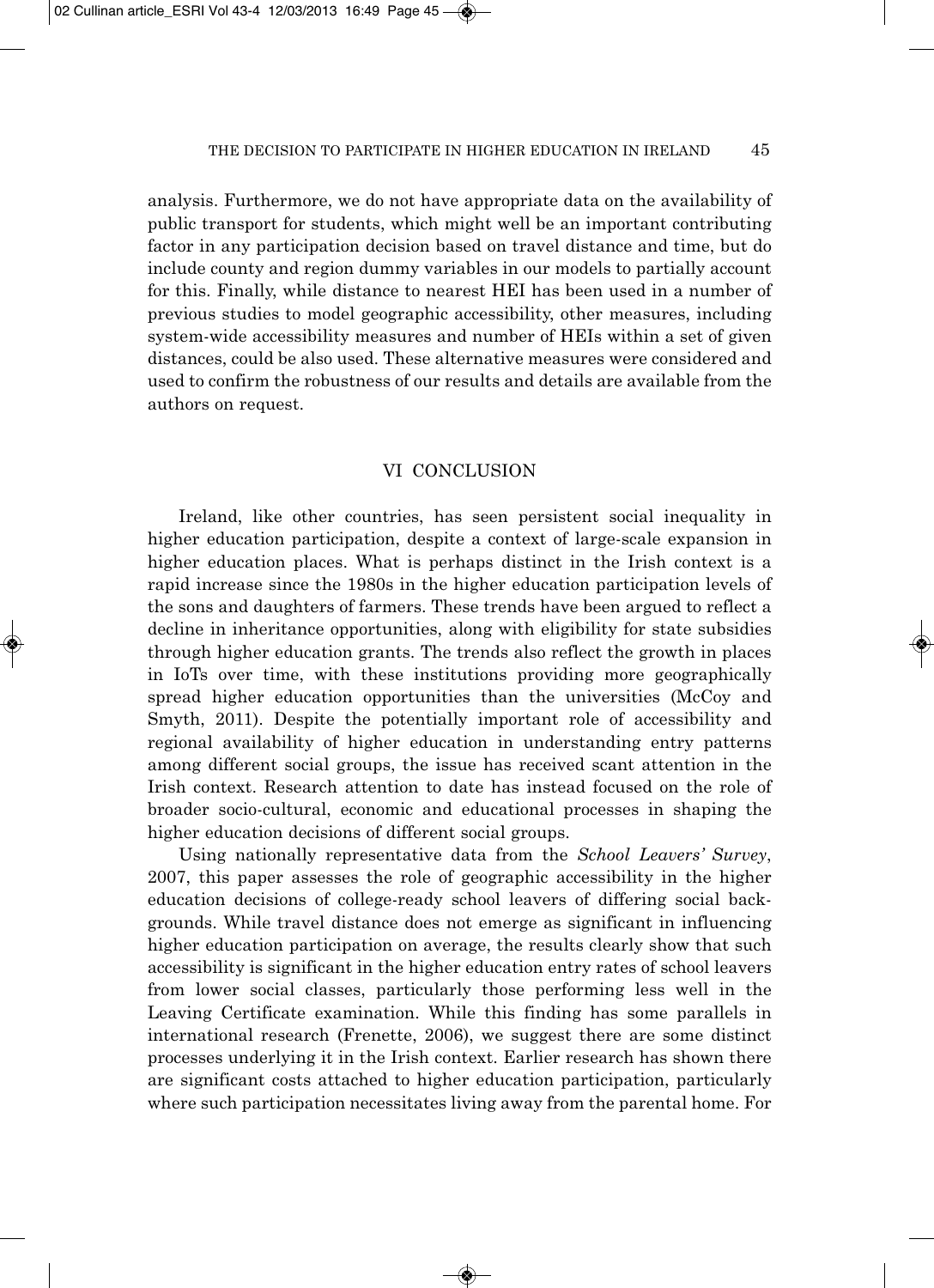example, McCoy *et al*. (2010b) estimate that the costs of attending higher education are twice as high for those living away from home than for those living with their parents. Furthermore, longer travel times have important implications for students, not merely in terms of financial cost, but also in terms of their available time to engage in paid employment and hence support their studies. Financial supports are available to students from low income backgrounds, but it is unclear to what extent such supports sufficiently offset the substantial additional cost of living away from home or, at the very least, considerable travel costs. The provision of differential grant payment rates according to travel distance (with the non-adjacent rate threshold now set at 45 kilometres), is an explicit acknowledgement of the variation in college costs according to distance. The findings of this paper support the continuation of such differential payment rates. However, the results also suggest that given the particular challenges faced by lower performing students from disadvantaged backgrounds, there may be an argument for particular targeting of such students, both in terms of financial support, but also in terms of social and academic supports and broader academic preparedness for higher education.17

Given the strong policy focus on addressing social inequality in higher education access, along with its crucial implications for individuals, society and the economy at large, the potential role of higher education accessibility for less advantaged social groups should not be understated. Substantial investment has been, and continues to be made, by the State and individual higher education institutions in measures designed to promote entry to higher education among socio-economically disadvantaged young people. However, much of this focus is on providing financial support to students, with relatively less attention focused on the importance of social supports, particularly for students living away from home for the first time and perhaps with little family experience of higher education. In this context, it is worth noting that at present many access programmes engage in a range of social activities such as a pre-term orientation week where the students live on campus with other access students to encourage early social integration, in addition to a range of group and social events. Moreover, some higher education access programmes place particular emphasis on promoting entry among young people from disadvantaged schools in both urban and rural areas. Nonetheless, we believe that such social supports could be a more central component of programmes promoting access for under-represented groups (such as the HEAR

<sup>&</sup>lt;sup>17</sup> Recent research has shown that academic preparedness, measured in terms of attainment in the Leaving Certificate examination, is the strongest predictor of progression and success in higher education (McCoy and Byrne, 2011).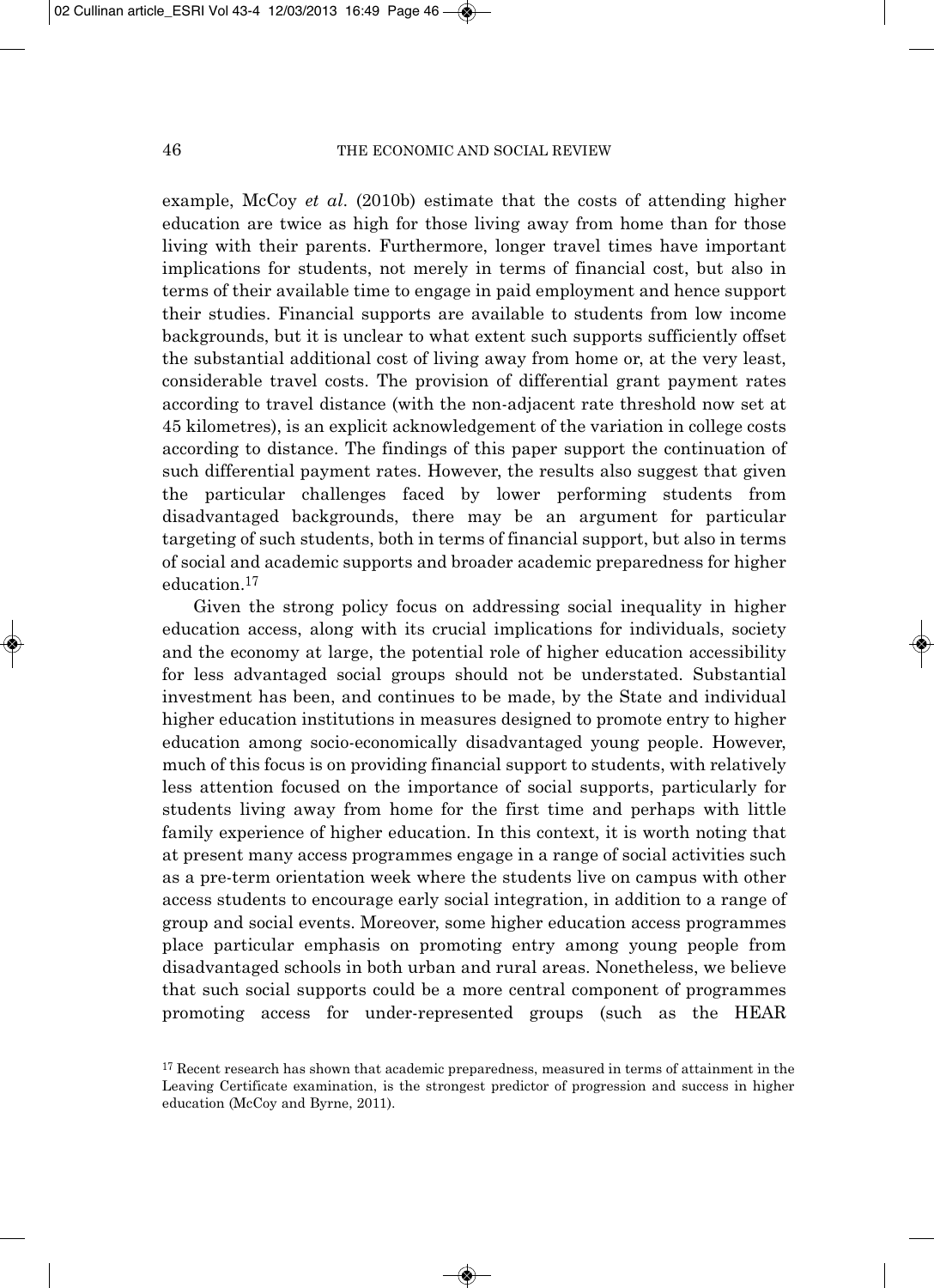programme), both in terms of promoting entry for young people from disadvantaged backgrounds from a wider geographic spread, as well as ensuring their academic success on entry to higher education.

Finally in terms of our findings, in a situation where higher education expansion over recent decades has stemmed from a greater geographic spread of higher education institutions, the results also suggest that recent discus sions around institutional consolidation (Higher Education Strategy Group, 2011) should be considered carefully. The results presented here suggest that such moves could have consequences for access to higher education for young people from lower socio-economic backgrounds and hence run counter to important policy objectives in this regard.

#### **REFERENCES**

- ACEMOGLU, D. and J. S. PISCHKE, 2001. "Changes in the Wage Structure, Family Income and Children's Education", *European Economic Review*, Vol. 45, pp. 890-904.
- ALBERT, C., 2000. "Higher Education Demand in Spain: The Influence of Labour Market Signals and Family Background", *Higher Education*, Vol. 40, pp. 147-162.
- AI, C. and E. NORTON, 2003. "Interaction Terms in Logit and Probit Models", *Economics Letters*, Vol. 80, pp. 123-129.
- BATEMAN, I. J., A. P. JONES, A. A. LOVETT, I. R. LAKE and B. H. DAY, 2002. "Applying Geographical Information Systems (GIS) to Environmental and Resource Economics", *Environmental and Resource Economics*, Vol. 22, pp. 219-269.
- BECKER, G.,1964. *Human Capital Theoretical Analysis with Special Reference to Education*, New York: Columbia University Press for NBER.
- BEN PORATH, Y., 1967. "The Production of Human Capital and the Life Cycle of Earnings", *Journal of Political Economy*, Vol. 75, pp. 352-365.
- BLACK, S., E. DEVEREUX and P. SALVANES, 2005. "Why the Apple Doesn't Fall Far: Understanding Intergenerational Transmission of Human Capital", *American Economic Review*, Vol. 95, pp. 437-449.
- BOUDON, R., 1974. *Education, Inequality and Social Opportunity*, New York: Wiley.
- BRANNSTROM, L., 2007. "Making their Mark: Disentangling the Effects of Neighbourhood and School Environments on Educational Achievements", *Institute for Future Studies Report*, 2007, p. 3.
- BYRNE, D., S. MCCOY and D. WATSON, 2008. *School Leavers' Survey Report 2007*, Dublin: Economic and Social Research Institute and Department of Education and Science.
- CAMERON, S. V. and J. HECKMAN, 1999. "The Dynamics of Educational Attainment for Blacks, Hispanics and Whites", NBER Working Paper Series 7249, Cambridge, Mass: NBER.
- CARD, D., 1995. "Using Geographic Variation in College Proximity to Estimate the Return to Schooling" in L. N. Christofides, E. K. Grant, R. Swidinsky (eds.), *Aspects of Labour Market Behaviour: Essays in Honour of John Vanderkamp*, Toronto: University of Toronto Press.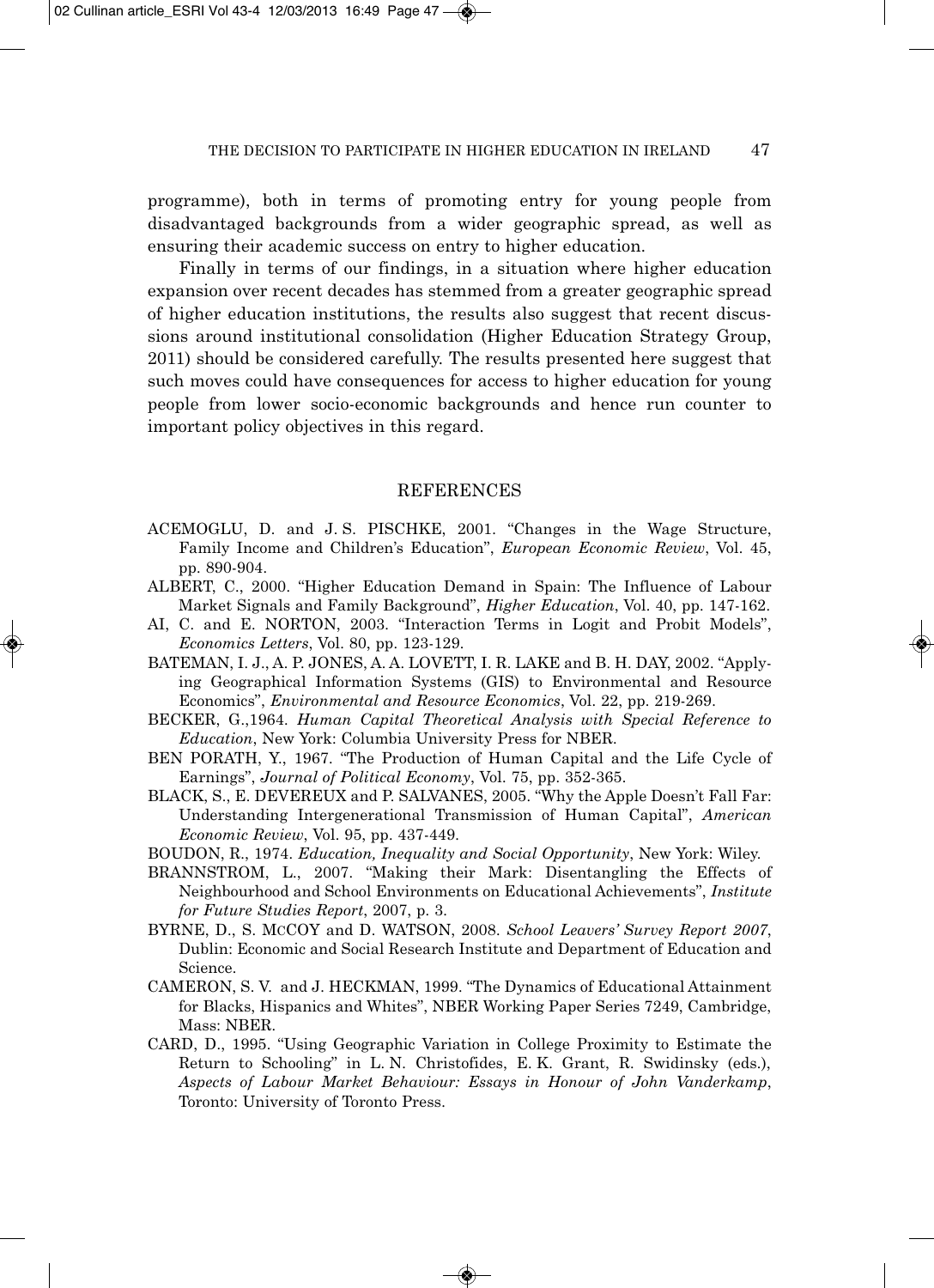- CARD, D., 2001. "Estimating the Return to Schooling: Progress on Some Persistent Econometric Problems", *Econometrica*, Vol. 69, pp. 1127-1160.
- CLANCY, P., 1997. "Higher Education in the Republic of Ireland: Participation and Performance", *Higher Education Quarterly*, Vol. 51, pp. 86-106.
- CLANCY, P., 2001. *College Entry in Focus: A Fourth National Survey of Access to Higher Education*, Dublin: HEA.
- CULLINAN, J., 2010. "Developing a Continuous Space Representation of a Simulated Population", *Spatial Economic Analysis*, Vol. 5, pp. 317-338.
- CULLINAN, J., 2011. "A Spatial Microsimulation Approach to Estimating the Total Number and Economic Value of Site Visits in Travel Cost Modelling", *Environ mental and Resource Economics*, Vol. 50, pp. 27-47.
- CULLINAN J., S. HYNES and C. O'DONOGHUE, 2008. "Estimating Catchment Area Population Indicators Using Network Analysis", *Irish Geography*, Vol. 41, pp. 279- 294.
- CULLINAN, J., S. HYNES and C. O'DONOGHUE, 2011. "Using Spatial Microsimulation to Account for Demographic and Spatial Factors in Environmental Benefit Transfer", *Ecological Economics*, Vol. 70, pp. 813-824.
- CULLINAN, J., P. GILLESPIE, L. OWENS and F. DUNNE, 2012. "Accessibility and Screening Uptake Rates for Gestational Diabetes Mellitus in Ireland", *Health and Place*, Vol. 18, pp. 339-348.
- DARMODY, M., E. SYMTH, P. O'CONNELL, J. WILLIAMS and B. RYAN, 2005. *Eurostudent II: Irish Report on the Social and Living Conditions of Higher Education Students 2003/2004*, Dublin: HEA.
- DEMING D. and S. DYNARSKI, 2009. "Into College, Out of Poverty? Policies to Increase Postsecondary Attainment of the Poor", NBER Working Paper No. 15387, Cambridge, Mass: NBER.
- DENNY K., 2010. "What Did Abolishing University Fees in Ireland Do?", UCD Geary Institute Discussion Paper Series, Dublin: UCD Geary Institute.
- DEPARTMENT OF EDUCATION AND SCIENCE, 2011. Key Statistics. Available at http://www.education.ie/home/home.jsp?maincat=17216&pcategory=17216&ecate gory=17241&language=EN [Accessed 17th January 2012].
- DUBOIS, J., 2002. *What Influences Young Canadians to Pursue Post-Secondary Studies?*, Canada: Final Report, Strategic Policy, Human Resource Development.
- FLANNERY, D. and C. O'DONOGHUE, 2009. "The Determinants of Higher Education Participation in Ireland: A Micro Analysis", *The Economic and Social Review*, Vol. 40, pp. 7-107.
- FRENETTE, M., 2006. "Too Far To Go? Distance to School and University Participa tion", *Education Economics*, Vol. 14, pp. 31-58.
- GIANNELLI, G. and C. MONFARDINI, 2003. "Joint Decisions on Household Membership and Human Capital Accumulation of Youths: The Role of Expected Earnings and Local Markets", *Journal of Population Economics*, Vol. 16, pp. 265- 285.
- GIBBONS, S. and A. VIGNOLES, 2012. "Geography, Choice and Participation in Higher Education in England", *Regional Science and Urban Economics*, Vol. 42, pp. 1-38.
- GUSTMAN, A. and T. STEINMEIER, 1981. "The Impact of Wages and Unemployment on Youth Enrollment and Labor Supply", *Review of Economics and Statistics*, Vol. 63, pp. 553-560.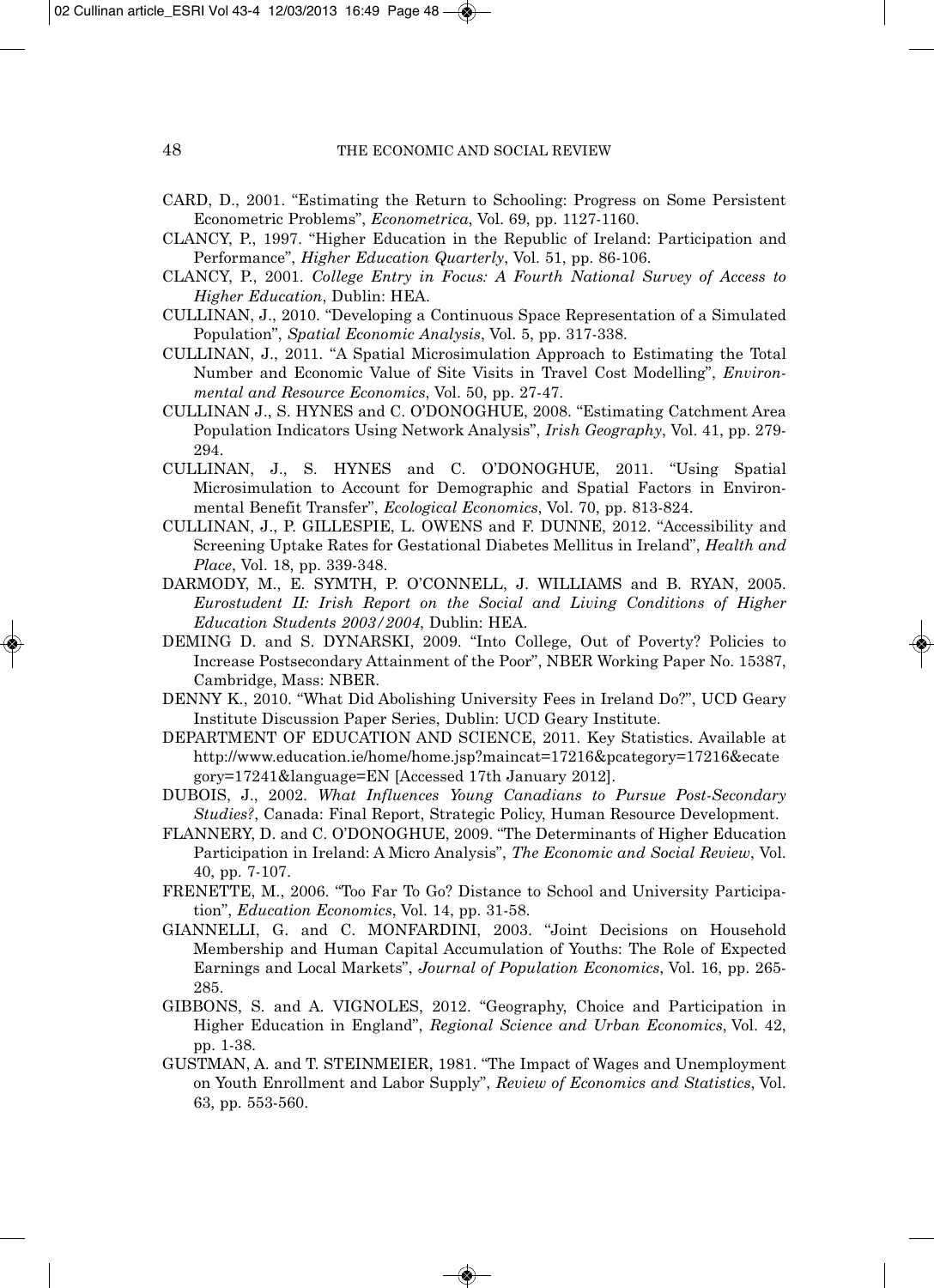- HARDIN, J. W. and J. M. HILBE, 2003. *Generalized Estimating Equations*, Chapman and Hall/CRC.
- HAVEMAN, R. and B. WOLFE, 1995. "The Determinants of Children's Attainments: A Review of Method and Findings", *Journal of Economic Literature*, Vol. 33, pp. 1829-1878.
- HELLER, D. E., 1997. "Student Price Responses in Higher Education: An Update to Leslie and Brinkman", *The Journal of Higher Education*, Vol. 68, pp. 624-659.
- HIGHER EDUCATION AUTHORITY, 2010. *Review of Student Charge,* Dublin: HEA.
- HIGHER EDUCATION AUTHORITY, 2011. *Report of Working Group on Student Contribution,* Dublin: HEA.
- HIGHER EDUCATION AUTHORITY, 2012. *10/11 Higher Education Key Facts and Figures*, Dublin: HEA.
- HIGHER EDUCATION STRATEGY GROUP, 2011. *National Strategy for Higher Education to 2030 – Report of the Strategy Group*, Dublin: Department of Education and Skills.
- HILMER, M. J., 1998. "Post-secondary Fees and the Decision to Attend a University or a Community College", *Journal of Public Economics*, Vol. 67, pp. 329-348.
- HUNG F., Y. CHUNG and E. HO, 2000. "To Work or to Continue Higher Education? The Choice of Senior Secondary Students in Shenzhen, China", *Higher Education*, Vol. 39, pp. 455-467.
- JACKSON, M., R. ERIKSON, J. H. GOLDTHORPE and M. YAISH, 2007. "Primary and Secondary Effects in Class Differentials in Educational Attainment: The Transition to A-Level Courses in England and Wales", *Acta Sociologica*, Vol. 50, pp. 211-229.
- JAMES, R., 2001. "Participation Disadvantage in Australian Higher Education: An Analysis of Some Effects of Geographical Location and Socioeconomic Status", *Higher Education*, Vol. 42, pp. 455-472.
- JAMES, R., 2002. *Socioeconomic Background and Higher Education Participation; An analysis of school students' aspirations and expectations*, Melbourne: Evaluations and Investigations Programme Higher Education Group, Commonwealth Department of Education, Science and Training.
- KEANE, M. and K. WOPLIN, 1997. "The Career Decisions of Young Men", *Journal of Political Economy*, Vol. 105, pp. 473-522.
- LAUER, C., 2002. "Participation in Higher Education: The Role of Cost and Return Expectations", *International Journal of Manpower*, Vol. 23, pp. 443-457.
- LESLIE, L. and P. BRINKMAN, 1987. "Student Price Response in Higher Education", *Journal of Higher Education*, Vol. 58, pp. 1-204.
- LIANG, K. and S. ZEGER, 1986. "Longitudinal Data Analysis Using Generalized Linear Models", *Biometrika*, Vol. 73, pp. 13-22.
- LIGHT, A., 1995. "Hazard Model Estimates of the Decision to Re-Enroll in School", *Labour Economics*, Vol. 2, pp. 381-406.
- MATTILA, J. P., 1982. "Determinants of Male School Enrollments: A Time Series Analysis", *The Review of Economics and Statistics*, Vol. 64, pp. 242-251.
- MCCOY, S. and D. BYRNE, 2011. "The Sooner the Better I Could Get Out of There': Barriers to Higher Education Access in Ireland", *Irish Educational Studies*, Vol. 30, pp. 141-157.
- MCCOY, S. and E. SMYTH, 2011. "Higher Education Expansion and Differentiation in the Republic of Ireland", *Higher Education*, Vol. 61, pp. 243-260.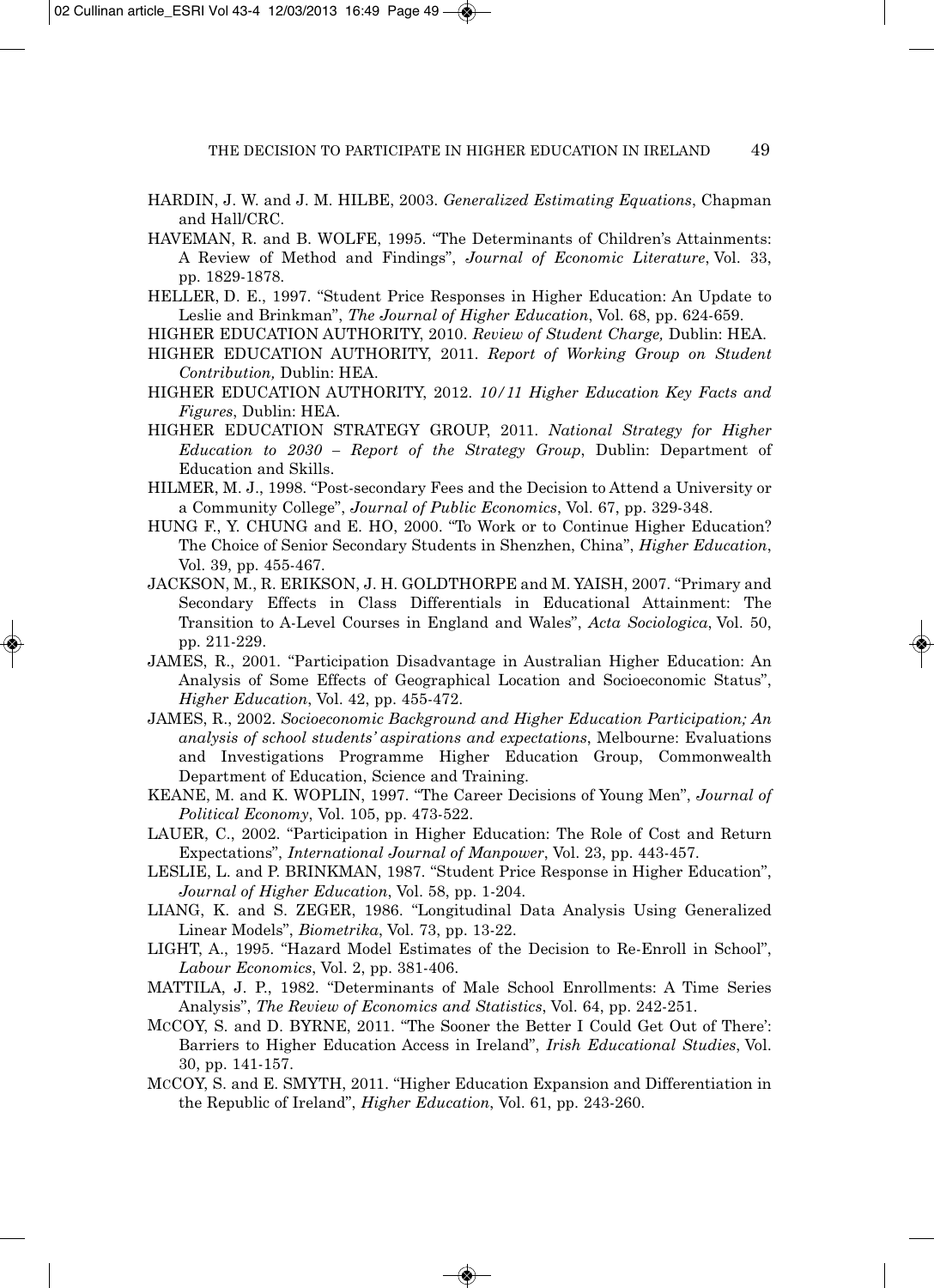- MCCOY, S., E. SMYTH and J. BANKS, 2012. *The Primary Classroom: Insights from the Growing Up in Ireland Study*, Dublin: Economic and Social Research Institute.
- MCCOY, S., D. BYRNE, P. O'CONNELL, E. KELLY and C. DOHERTY, 2010a. *Hidden disadvantage? A Study on the Low Participation in Higher Education by the Nonmanual Group*, Dublin: Higher Education Authority.
- MCCOY, S., E. CALVERT, E. SMYTH and M. DARMODY, 2010b. *Study on the Costs of Participation in Higher Education*, Dublin: Higher Education Authority.
- METCALF, H., 2003. "Increasing Inequality in Higher Education: The Role of Termtime Working", *Oxford Review of Education*, Vol. 29, pp. 315-329.
- NEILL, C., 2009. "Tuition Fees and the Demand for University Place", *Economics of Education Review*, Vol. 28, pp. 561-570
- NEWMAN, C., 2011. "Education: market failure and government interventions" in J. O'Hagan J. and C. Newman (eds.), *The Economy of Ireland: National and Sectoral Policy Issues*, 11th edition, Dublin: Gill and Macmillan.
- O'CONNELL, P. J., D. CLANCY and S. MCCOY, 2006. "Who Went to College? Socio-Economic Inequality in Entry to Higher Education in the Republic of Ireland in 2004", *Higher Education Quarterly*, Vol. 60, pp. 312-332.
- O'CONNELL, P. J., S. MCCOY and D. CLANCY, 2006. *Who Went to College in 2004? A National Survey of New Entrants to Higher Education*, Dublin: Higher Education Authority.
- OSTERBEEK, H. and H. VAN OPHEM, 2000. "Schooling Choices: Preferences, Discount Rates and Rates of Return", *Empirical Economics*, Vol. 25, pp. 15-34.
- REAY, D., M. DAVID and S. J. BALL, 2005. *Degrees of Choice: Social Class, Race and Gender in Higher Education,* Stoke on Trent: Trentham Books.
- RICE, P. G., 1999. "The Impact of Local Labour Markets on Investment in Further Education: Evidence from the England and Wales Cohort Studies", *Journal of Population Economics*, Vol. 12, pp. 287-312.
- SA, C., R. FLORAX and P. RIETVELD, 2006. "Does Accessibility to Higher Education Matter? Choice Behaviour of High School Graduates in the Netherlands", *Spatial Economic Analysis*, Vol. 1, pp. 155-174.
- SANBONMATSU, L., J. R. KLING, G. J. DUNCAN and J. BROOKS-GUNN, 2006. "Neighborhoods and Academic Achievement: Results from the Moving to Opportunity Experiment", *The Journal of Human Resources*, Vol. 41, pp. 649-691.
- SMYTH, E., 1999. "Educational Inequalities Among School Leavers in Ireland 1979- 1994", *The Economic and Social Review*, Vol. 30, pp. 267-284.
- SMYTH, E., 2007. *Gearing up for the Exam? The Experiences of Junior Certificate Students*, Dublin: Liffey Press in association with the Economic and Social Research Institute.
- SMYTH, E. and C. HANNAN, 2007. "School Processes and the Transition to Higher Education", *Oxford Review of Education*, Vol. 33, No. 2.
- SMYTH, E. and S. MCCOY, 2009. "*Investing in Education: Combating Educational Disadvantage*, Research Series No. 6, May, Dublin: Economic and Social Research Institute.
- SPIESS, C. and K. WROHLICH, 2010. "Does Distance Determine Who Attends a University in Germany?", *Economics of Education Review*, Vol. 29, pp. 470-479.
- WHELAN, C. T. and D. HANNAN, 1999. "Class Inequalities in Educational Attainment Among the Adult Population in the Republic of Ireland", *The Economic and Social Review*, Vol. 30, pp. 285-307.